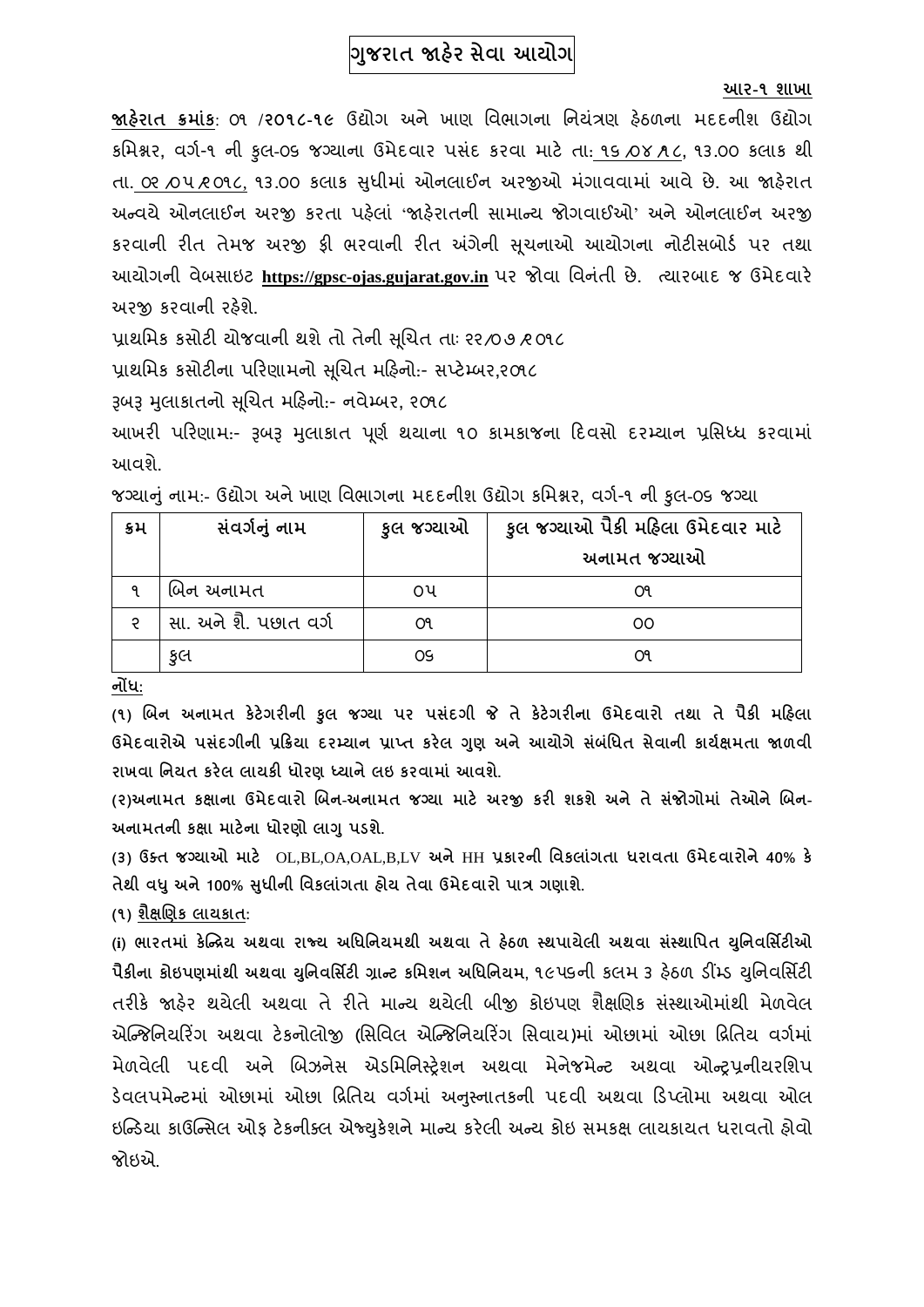**(૨) અનભુ વ:**

(i) ઉદ્યોગ કમિશ્નરની કચેરી, ગુજરાત રાજયની તાબાની સેવામાં, સિનિયર (પ્રવર) ઉદ્યોગ નિરિક્ષક, વર્ગ-૩ ના દરજ્જા ઉતરતા દરજ્જા ન ઠોય તેવી જગા પરનો શૈક્ષણિક લાયકાત મેળવ્યા પછીનો આશરે ત્રણ િર્ગનો અનભુ િ ધરાિતો હોિો જોઇએ; અથિા

(ii) ઉદ્યોગ કમિશ્નરની કચેરી, ગુજરાત રાજયની તાબાની સેવામાં, સિનિયર (પ્રવર) ઉદ્યોગ નિરિક્ષક, વર્ગ-૩ ના દરજ્જાથી ઉતરતા દરજ્જાની ન હોય તેવી જગાને સમકક્ષ ગણી શકાય તેવી જગા ઉપરનો સરકારમાં, સ્થાનિક મંડળ, સરકાર હસ્તક બોર્ડ, કોર્પોરેશન અથવા કંપની અધિનિયમ, ૨૦૧૩ હેઠળ સ્થપાયેલી લિમિટેડ કંપનીમાં અથવા સરકાર અથવા સ્થાનિક મંડળ વ્રારા ચલાવવામાં આવતી જાહેર ખાનગી ભાગીદારી પરિયોજનામાં વફીવટનો અથવા અવેક્ષકની કાર્યક્ષમતા (સપરવાઇઝરી કેપેસીટી) માં અથવા તે ક્ષેત્રના અનુભવમાં શૈક્ષણિક લાયકાત મેળવ્યા પછીનો આશરે ત્રણ વર્ષનો સંયુકત અથવા અલગ અનભવ ધરાવતો હોવો જોઇએ.

(૩) ગુજરાત મુલકી સેવા વર્ગીકરણ અને ભરતી (સામાન્ય) નિયમો, ૧૯૬૭માં ઠરાવ્યા પ્રમાણેની કોમ્પ્યટુરના ઉપયોગ અંગેની પાયાની જાણકારી ધરાિતો હોિો જોઇશે; અને

(૪) ગુજરાતી અથવા હિન્દી અથવા તે બન્નેનું પૂરતું જ્ઞાન ધરાવતો હોવો જોઇશે.

પગાર ધોરણ:- પેબેન્ર્ રૂ.૧૫૬૦૦-૩૪૮૦૦ /- ગ્રેર્ પે૫૪૦૦ /-

ઉંમર:- ૪૦ િર્ગથી િધુનહીં.

(૧ ) ઉંમર અરજી સ્િીકારિાની છેલ્લી તારીખના રોજ ગણિામાં આિશે.

(૨ ) જાહરે ાતમાં ઉપલી િયમયાગદા આપિામાં આિેલ છે, તેમાં **નીચેમજુ િની છૂટછાટ મળવાપાત્ર છે.**

|              |                                        |                          | ૧   મૂળ ગુજરાતના સામાજિક અને શૈક્ષણિક રીતે   પાંચ વર્ષ (વધુમાં વધુ ૪૫ વર્ષની મર્યાદામાં) |
|--------------|----------------------------------------|--------------------------|------------------------------------------------------------------------------------------|
|              | પછાત વર્ગના ઉમેદવારો                   |                          |                                                                                          |
| $\epsilon$   |                                        |                          | મૂળ ગુજરાતના સામાજિક અને શૈક્ષણિક રીતે   દસ વર્ષ (વધુમાં વધુ ૪૫ વર્ષની મર્યાદામાં)       |
|              | પછાત વર્ગના મહિલા ઉમેદવારો             |                          |                                                                                          |
| $\mathbf{3}$ |                                        |                          | બિન અનામત વર્ગના મહિલા ઉમેદવારો   પાંચ વર્ષ (વધુમાં વધુ ૪૫ વર્ષની મર્યાદામાં)            |
| $\times$     |                                        |                          | શારીરિક અશક્તતા ધરાવતા ઉમેદવારો :- પરંતુ  હલનચલનની ખામી ધરાવતાં                          |
|              |                                        |                          | OL,BL,OA,OAL,B,LV and HH પ્રકારની ४०% કે તેથી વધુ અને ૧૦૦% સુધીની અશક્તતા                |
|              |                                        |                          | ધરાવતા ઉમેદવારો હોય તેઓને જ મેડીકલ બોર્ડના તબીબી પ્રમાણપત્રને આધીન ૧૦ વર્ષ સુધીની        |
|              |                                        |                          | છૂટછાટ મળવાપાત્ર રહેશે. આ સિવાય અન્ય શારીરિક અશક્તતા ધરાવતા ઉમેદવારો અરજી કરવાને પાત્ર   |
|              | નથી. (વધુમાં વધુ ૪૫ વર્ષની મર્યાદામાં) |                          |                                                                                          |
| $\mathsf{u}$ |                                        |                          | ગુજરાત સરકારના કર્મચારીઓ  (૧) જાહેરાતમાં લાયકાત તરીકે અનુભવ માંગેલ હોય તો ઉપલી           |
|              |                                        |                          | કે  જેઓ  ગુજરાત  સરકારની   વયમર્યાદા લાગુ પડશે નહીં (૨) જાહેરાતમાં અનુભવને લાયકાત તરીકે  |
|              | નોકરીમાં કાચમી ધોરણે અથવા              |                          | માંગેલ ન હોય પરંતુ ઇજનેરી,તબીબી,ખેતી વિષયક,પશુ ચિકિત્સાની                                |
|              | ઠંગામી ધોરણે સળંગ છ માસ                |                          | પદવી કે ડિપ્લોમાની જગ્યા પર નિમણૂંક પામેલ કર્મચારીને                                     |
|              | સુધી કામગીરી બજાવતા હોય                |                          | જાહેરાતમાંની આવી લાયકાતવાળી જગ્યા(Any such post)માટે ઉપલી                                |
|              | અને તેઓની પ્રથમ નિમણંક                 | વયમર્યાદા લાગુ પડશે નહીં |                                                                                          |
|              |                                        |                          |                                                                                          |
|              | જાહેરાતમાંની જગ્યામાં                  |                          | (3) જાહેરાતમાં દર્શાવેલ જગ્યા માટે અનુભવ એક લાયકાત તરીકે                                 |
|              | દર્શાવેલ વયમર્યાદાની અંદર              |                          | માંગેલ ન હોય ત્યારે જે સંવર્ગમાંથી બઢતી મળવાપાત્ર હોય તેમાં ફરજ                          |
|              | થયેલ હોય તેવા કર્મચારીઓ                |                          | બજાવતા કર્મચારીને, તેઓએ બજાવેલ સેવાના સમય અથવા વધમાં                                     |
|              |                                        |                          | વધુ પાંચ વર્ષની છુટછાટ તે બે પૈકી જે ઓછું હોય તેટલી છુટછાટ મળશે.                         |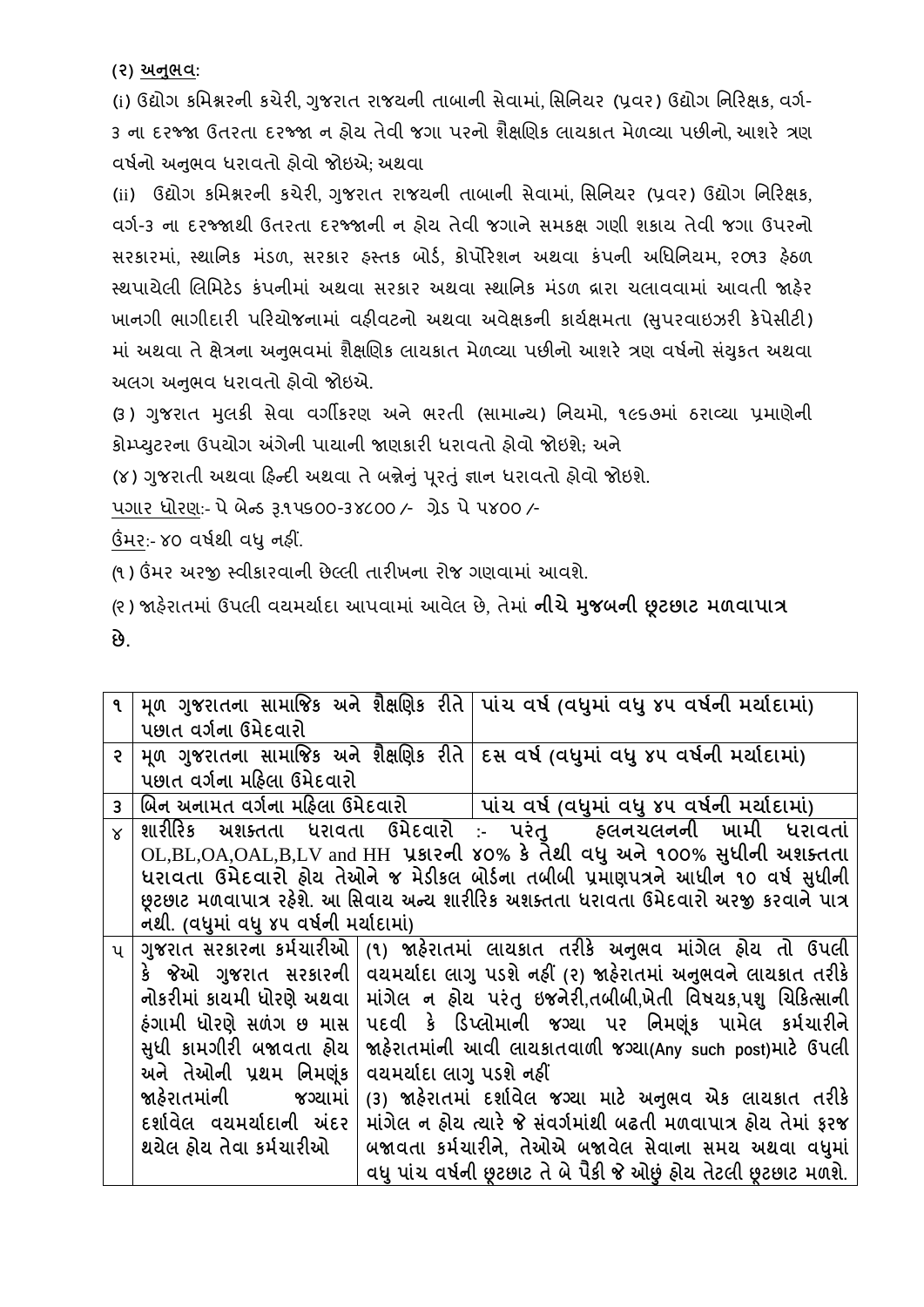**નોંધ:-**

૧. ઉમેદવારોએ જાહેરાત ક્રમાંક અને જગ્યાનું નામ સ્પષ્ટ રીતે વાંચીને ઓન લાઇન અરજી કરવી. ત્યાર પછે જ અરજી કન્કર્મ કરવાની રહેશે.

૨. કન્ફર્મ થયેલ અરજીપત્રકની વિગતો કે તેમાં ઉમેદવારે આપેલ મારિતીમાં ક્ષતિ કે ચુક બાબતે સુધારો કરિાની રજૂઆત /વિનતં ી ગ્રાહ્ય રાખિામાં આિશેનહીં.

૩. એક કરતાં વધારે સંખ્યામાં અરજી કર્યાના કિસ્સામાં છેલ્લે કન્ફર્મ થયેલ અરજીપત્રક જ માન્ય રાખવામાં આવશે. બિન અનામત વર્ગના ઉમેદવારો માટે છેલ્લે કન્ફર્મ થયેલ ફી સાથેનું અરજીપત્રક માન્ય રાખવામા આવશે.

૪. ઉમેદવારોએ રૂબરૂ મુલાકાતને પાત્ર થયાના કિસ્સામાં રજૂ કરવાના થતાં પ્રમાણપત્રો (સામાન્ય સુચનાઓમાં આપેલ ક્રમમાં) તૈયાર રાખવાના રહેશે.

> **(આશા શાહ) સયાં કુત સબચવ ગજુ રાત જાહરે સેવા આયોગ**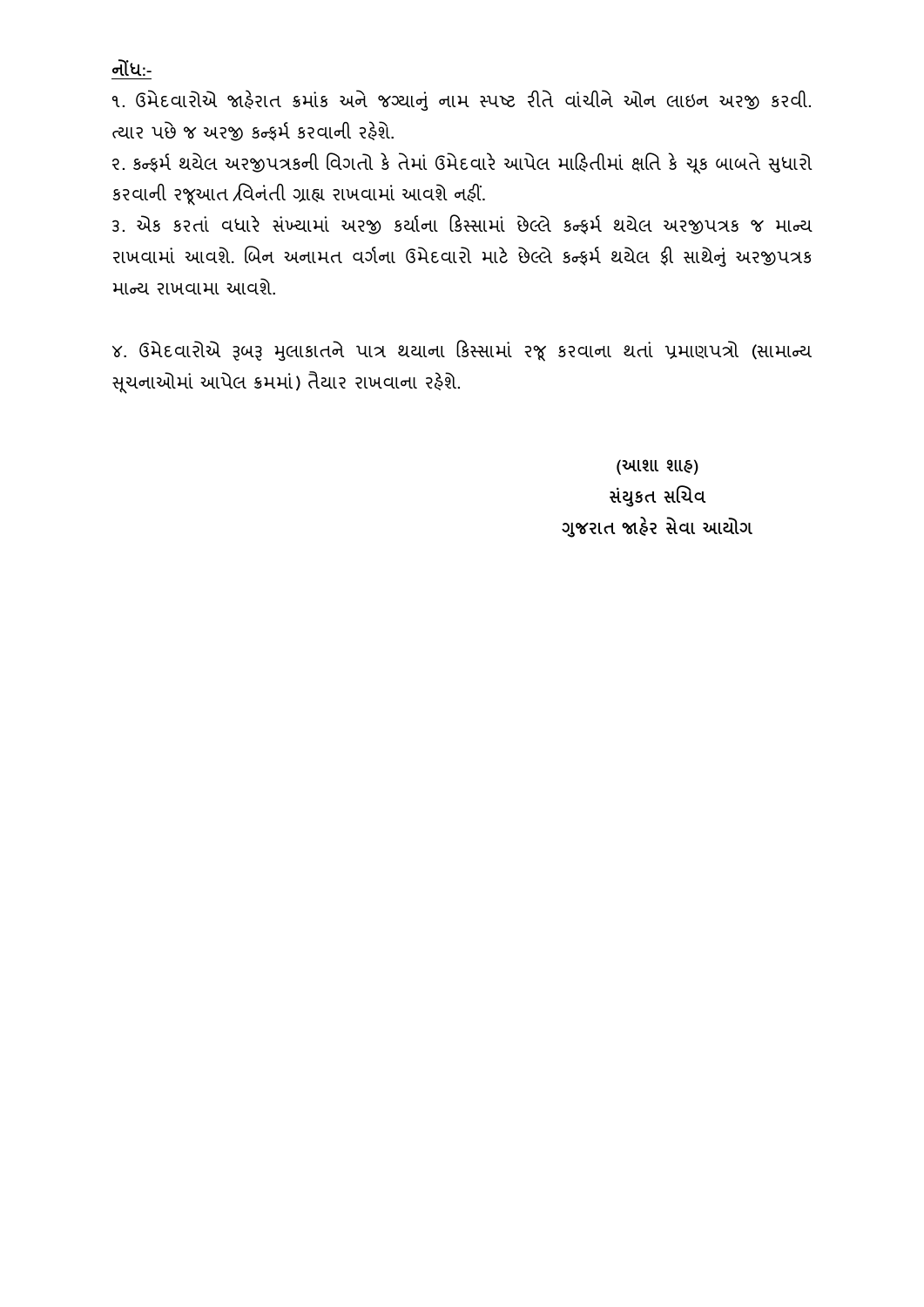# **GUJARAT PUBLIC SERVICE COMMISSION**

#### **R-1 BRANCH**

**Advt.No.01/2018-19 :** Online applications are invited for the post of Assistant Commissioner **Of Industries,** Class-I, in the Gujarat Industrial Service, Under the Industries and Mines Department , during Date: 16/04/2018 , 13.00 p.m. to Date: 02/05/2018, 13.00 p.m. Candidates are instructed to visit Notice Board or the Web site of Commission **[http://gpsc-ojas.gujarat.gov.in](http://gpsc-ojas.gujarat.gov.in/)** for all provisions of advertisement, General Instructions, and the method of online application.

- Tentative Date for P.T:- 22/07/2018

- Tentative month for P.T Result:- September, 2018

- Tentative month for Interview:- November, 2018

- Final result will be published during 10 working days after the last date of Interview.

Total No. of vacancy:-06 (Six) (As Under)

| No. | Category       | <b>Total vacancy</b> | Out of total Post reserved for Women |
|-----|----------------|----------------------|--------------------------------------|
|     | <b>GENERAL</b> |                      |                                      |
|     | <b>SEBC</b>    |                      |                                      |
|     | Total          |                      |                                      |

Note: -

(1) Selection to the posts of unreserved Category and posts reserved for women candidates thereof Shall be made on the basis of marks obtained in selection process by the candidates of respective categories and also women candidates of that category and on the basis of qualifying standard prescribed by the commission keeping in view to maintain efficiency of respective cadre/service.

(2) The candidates belonging to reserved category can apply against vacancy for Unreserved Category but the criteria will be applicable as per Unreserved Category.

(3) Only the candidates having disability of OL,BL,OA,OAL,B,LV and HH can apply for the post of 40% or more and up to 100% are eligible to apply for the post.

#### **(1) Educational Qualification:**

(i) **A**t Least Second class degree in Engineering or Technology (excluding Civil Engineering)

and a post-graduate degree or diploma in Business Administration or Management or Entrepreneurship Development obtained from any of the Universities established or incorporated by or under the Central or a State Act in India; or any other educational institution recognized as such or declared to be deemed as a Universities under section 3 of the University Grants Commission Act, 1956; or any equivalent qualification recognized by the All India Council of Technical Education and

#### **(2) Experience**

(i) have about three years post qualification experience on the post not below the rank of Senior Industries Inspector, Class III in the subordinate service of the Commissionerate of Industries, Gujarat State; or

(ii) have about three years post qualification combined or separate experience of Administration or in supervisory capacity or field experience in the Government or Local Body or Government Undertaking Board or Corporation or Limited Company established under the Companies Act, 2013 or Public Private Partnership Projects initiated by the Government or Local Bodies on the post not below the rank of Senior Industries Inspector, Class III in the subordinate service of the Commissionerate of Industries, Gujarat State;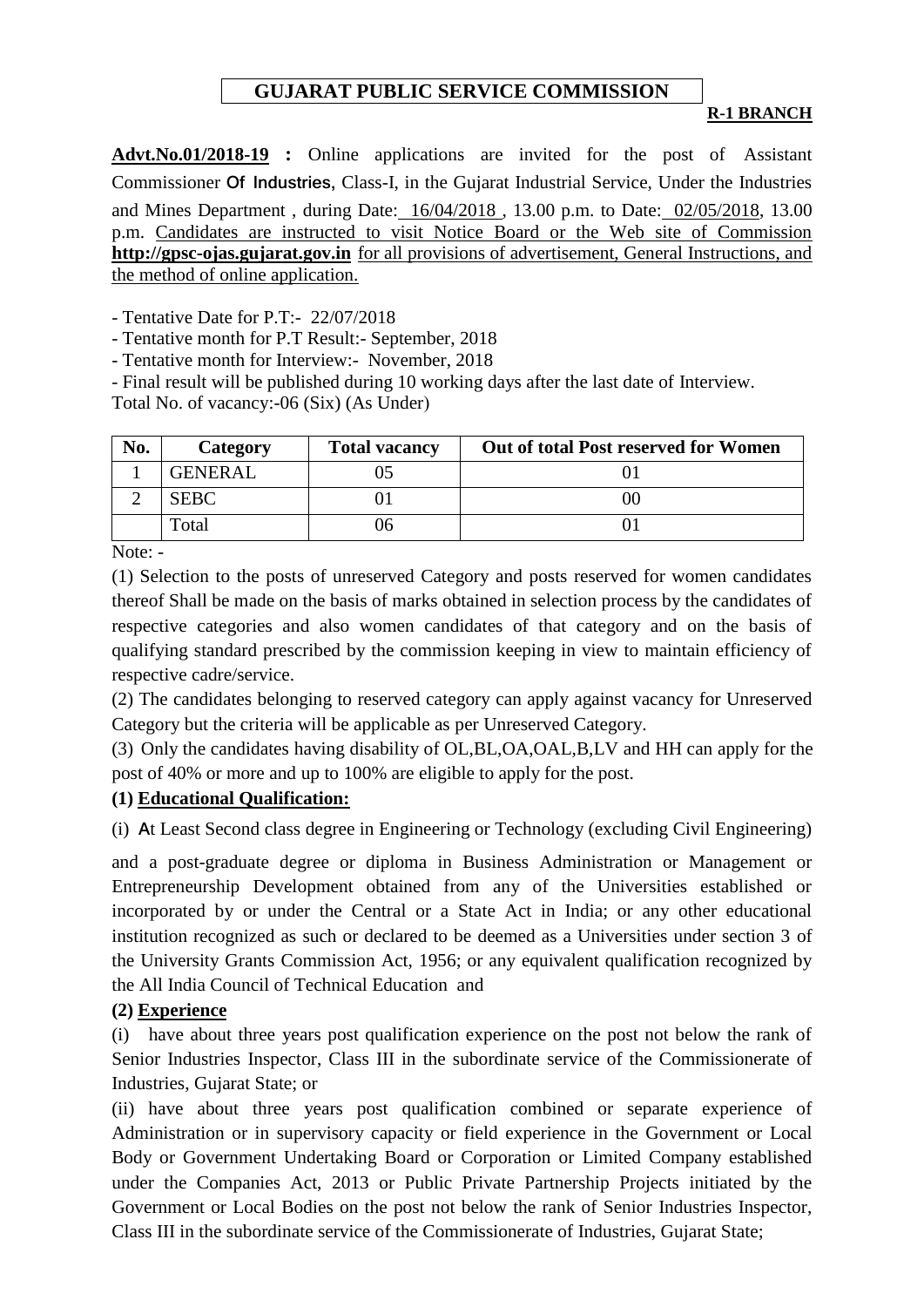(3) Possess the basic knowledge of computer application as prescribed in the Gujarat Civil Services Classification and Recruitment (General) Rules, 1967;

(4) possess adequate knowledge of Gujarati or Hindi or both

PAY: - Pay Band- RS. 15600-34800/- Grade Pay-RS. 5400/-

AGE: - Not more than 40 years.

(1) Age will be calculated on the last date of the receipt of application.

**(2)** Upper Age limit shall be relaxed to candidate **as under:-**

| $\vert$ 1      | SEBC Candidates of origin of Gujarat |                                          | 05 Years (maximum up to 45 years)                                                               |
|----------------|--------------------------------------|------------------------------------------|-------------------------------------------------------------------------------------------------|
| $\overline{2}$ | Women                                |                                          | Candidates belonging to SEBC 10 Years (maximum up to 45 years)                                  |
|                | Category of Gujarat Origin           |                                          |                                                                                                 |
| 3              |                                      |                                          | Women Candidates belonging to Unreserved   05 Years (maximum up to 45 years)                    |
|                | Category                             |                                          |                                                                                                 |
| 4              |                                      |                                          | <b>Physically Disabled:</b> In the case of physically Disabled candidates who have              |
|                |                                      |                                          | OL, BL, OA, OAL, B, LV and HH having disability with 40% or above and up to 100%                |
|                |                                      |                                          | shall be considered as suitable, They shall get 10 years relaxation in the age limit subject    |
|                |                                      |                                          | to his / her ability for age relaxation according to Govt. Rules. Candidates possessing         |
|                |                                      |                                          | other than the prescribed physical disabilities are not eligible to apply for this post.        |
|                | (maximum up to 45 years)             |                                          |                                                                                                 |
| 5              |                                      |                                          | A candidate who is $\vert$ (i) If experience is prescribed as one of the qualifications, the    |
|                | already in                           | Gujarat upper age limit shall not apply. |                                                                                                 |
|                |                                      |                                          | Govt. service, either $\vert$ (ii) If experience is not prescribed as one of the qualifications |
|                |                                      |                                          | as a permanent or a and a Govt. servant appointed to a post requiring a Medical,                |
|                |                                      |                                          | temporary officiating Engineering, Veterinary or Agriculture degree or diploma and              |
|                |                                      |                                          | continuously for six who applied for any such post, the upper age limit shall not               |
|                | months and had not apply.            |                                          |                                                                                                 |
|                | age<br>crossed                       |                                          | limit $\left  \right $ (iii) If experience is not prescribed as one of the qualifications       |
|                | for<br>prescribed                    |                                          | the in the advertisement, Govt. servants who are working on the                                 |
|                |                                      |                                          | advertised post at the post from which an employee can be promoted to the post so               |
|                | of his<br>time                       |                                          | first advertised, be entitled to relaxation of 5 years, or to the extent                        |
|                | appointment.                         |                                          | of equal number of years for which service has been put in by                                   |
|                |                                      | him, whichever is less.                  |                                                                                                 |

**(3) NOTE:-**

- 1. Candidates shall carefully read Advertisement No. and Name of Post before Applying online. Candidates shall confirm the application only after verifying the details filled in the application form.
- 2. Any request or representation to correct any error or omission in the confirmed online application, or information filled in by the candidate shall not be accepted.
- 3. In case of more than one online application made by the candidate, only the latest confirmed application will be considered by the Commission. For candidates belonging to unreserved category the confirmed application with fees will be considered by the Commission. Candidates shall keep ready the certification required in case of eligibility for interview (in the order mentioned in general instruction.)

 **(Asha Shah) Joint Secretary Gujarat Public Service Commission**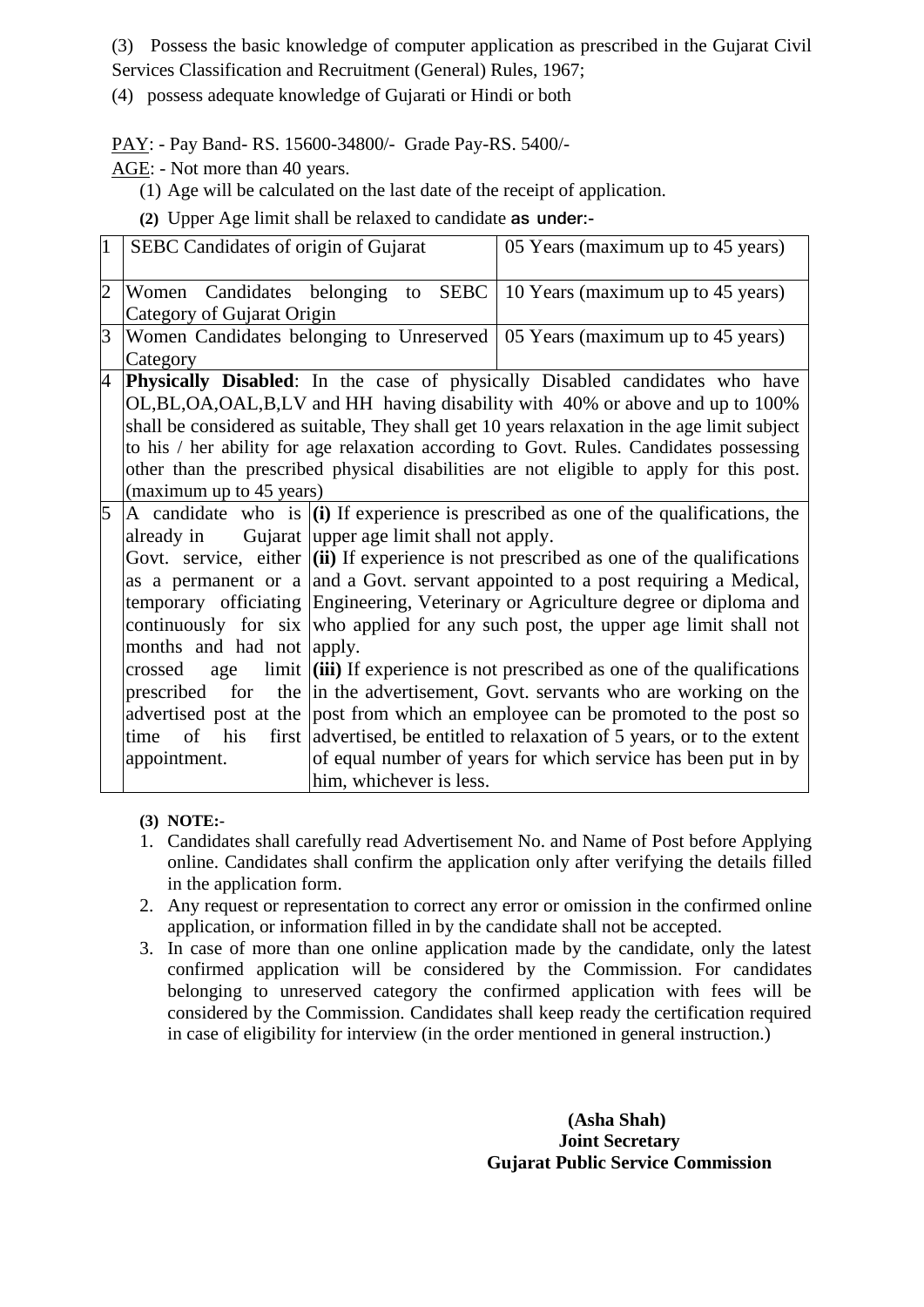# **જાહરે ાતની સામારય જોગવાઈ**

## **૧. નાગહરકત્વ:-**

ઉમેદિાર**,** (ક) ભારતનો નાગરરક અથિા (ખ) નેપાળનો પ્રજાજન અથિા (ગ) ભતૂ ાનનો પ્રજાજન અથિા (ઘ) વતબેટનો વનિાગવસત જે ભારતમાં કાયમી િસિાટ કરિાના ઇરાદાથી ૧લી જાન્યઆુ રી**,**૧૯૬૨ પહલે ાં ભારતમાં આિેલા હોિા જોઇએ**,** અથિા (ચ) મળૂ ભારતીય વ્યન્ક્ત કે જે ભારતમાં કાયમી િસિાટ કરિાના ઇરાદાથી પારકસ્તાન**,** પિૂ ગપારકસ્તાન **(**બાગ્ં લાદેશ)**,** બમાગ (મ્યાનમાર)**,** શ્રીલંકા**,** કેન્યા**,**  યગુ ાન્ર્ા**,** જેિા પિૂ ગઆરિકાના દેશો**,** સયં ક્ુત પ્રજાસત્તાક ટાંઝાનીયા**,** ઝાંબીયા**,** મલાિી**,** ઝૈર**,** ઇથોપીયા**,**  અથિા વિયેટનામથી સ્થળાતં ર કરીનેઆિેલ હોિા જોઇએ. પરંતુપેટાક્રમાકં (ખ)**, (**ગ)**, (**ઘ) અને (ચ)માં આવતા ઉમેદવારોના કિસ્સામાં સરકારે પાત્રતા પ્રમાણપત્ર આપેલ હોવું જોઇએ.

**નોંધ**:-જે ઉમેદવારના કિસ્સામાં પાત્રતા પ્રમાણપત્ર જરૂરી હોય તેવા ઉમેદવારનું અરજીપત્રક આયોગ વિચારણામાં લેશેઅનેજો વનમણકૂ માટે તેમના નામની ભલામણ કરિામાં આિશેતો રાજ્ય સરકાર તેમના રકસ્સામાં પાત્રતા પ્રમાણપત્ર આપિાની શરતેકામચલાઉ વનમણકૂ આપશે.

#### **૨. ભરેલા અરજીપત્રક:-**

**(**૧) ઓનલાઇન જાહરે ાત માટે અરજી કન્ફમગ કરીનેચબન અનામત કક્ષાના ઉમેદિારોએ પોસ્ટ ઓરફસમાં અથવા ઓનલાઈન ફ્રી રૂ.૧૦૦ ⁄- + સર્વિસ ચાર્જ જમા કરાવવાની રહેશે. જ્યારે અનામત કક્ષાના ઉમેદવારોએ તથા શારીરિક અશક્તતા ધરાવતા ઉમેદવારોએ પોસ્ટ ઓકિસમાં કી જમા કરાવવાની રહેશે નહીં. કન્ફમગ થયેલ અરજીપત્રકની નકલ તથા પ્રમાણપત્રો આયોગની કચેરી /પોસ્ટઓરફસમાં જમા કરાિિાના નથી. પરંતુ અરજીપત્રકની નકલ પોતાની પાસે રાખિાની રહશે ે અને જ્યારે એસ.એમ.એસ.*/*ટપાલ *શ્*પાયોગની વેબસાઈટના માધ્યમથી અરજીપત્રક જમા કરાવવાનો સંદેશો મળે ત્યારે જ જરૂરી પ્રમાણપત્રો સાથે અરજીપત્રક આયોગની કચેરીમાં મોકલવાનું રહેશે.

**(**૨) જો એક કરતાં િધુજાહરે ાત માટેઅરજી કરિાની હોય તો દરેક જાહરે ાત માટેઅલગ અલગ અરજી કરવાની રહેશે અને પ્રત્યેક અરજી સાથે કી ભરવાની રહેશે.

(૩) અનામત કક્ષાના ઉમેદવારો જો બિનઅનામત જગ્યા માટે અરજી કરે તો અરજી કી ભરવાની રહેશે નહી.

(૪) અરજી ફી વગરની અગ્રિમ નકલ વિચારણામાં લેવામાં આવશે નહી.

(૫) અનામત કક્ષાના ઉમેદવારો માટે જાહેરાતમાંઅનામત જગ્યાઓ દર્શાવેલ ન હોય ત્યાં આવા ઉમેદવારો બિનઅનામત જગ્યા માટે અરજી કરીશકશે અને તેને બિનઅનામતના ધોરણો લાગુ પડશે.

(૬) જાહરે ાતમાં મરહલા ઉમેદિારો માટે જગ્યાઓ અનામત નહોય તો પણ જે તેકેટેગરીમાં મરહલા ઉમેદિારો અરજી કરી શકેછે.

(૭) જાહરે ાતમાં જે તેકેટેગરીમાં કુલ જગ્યાઓ પૈકી મરહલા ઉમેદિારો માટે અમકુ જગ્યાઓ અનામત હોય ત્યારે મહિલા ઉમેદવારોની અનામત જગ્યાઓ સિવાયની બાકી રહેતી જગ્યાઓ કક્ત પુરૂષ ઉમેદિારો માટે અનામત છેતેમ ગણિાનંુનથી**,** આ જગ્યાઓ પર પરુુર્ તેમજ મરહલા ઉમેદિારોની પસદં ગી માટેવિચારણા થઇ શકેછે**,** પરુુર્ તેમજ મરહલા ઉમેદિારો અરજી કરી શકેછે. (દા.ત. કુલ ૧૦ જગ્યાઓ પૈકી ૦૩ જગ્યા મહિલા ઉમેદવાર માટે અનામત છે પરંતુ બાકી રહેતી ૦૭ જગ્યા સામે મહિલા ઉમેદવાર પણ પસંદગી પામી શકે છે.)

(૮) જાહેરાતમાં માત્ર મહિલા ઉમેદવારો માટે જગ્યાઓ અનામત હોય તો પણ જે તે કેટેગરીમાં પુરુષ ઉમેદવાર અરજી કરી શકે છે કેમ કે મહિલા ઉમેદવાર ઉપલબ્ધ ન થાય તો આ જગ્યાઓ પર પસંદગી માટે પુરુષ ઉમેદવારોની વિચારણા થઇ શકે છે. પરંતુ જે જગ્યાઓ મહિલા ઉમેદવારો માટે જ અનામત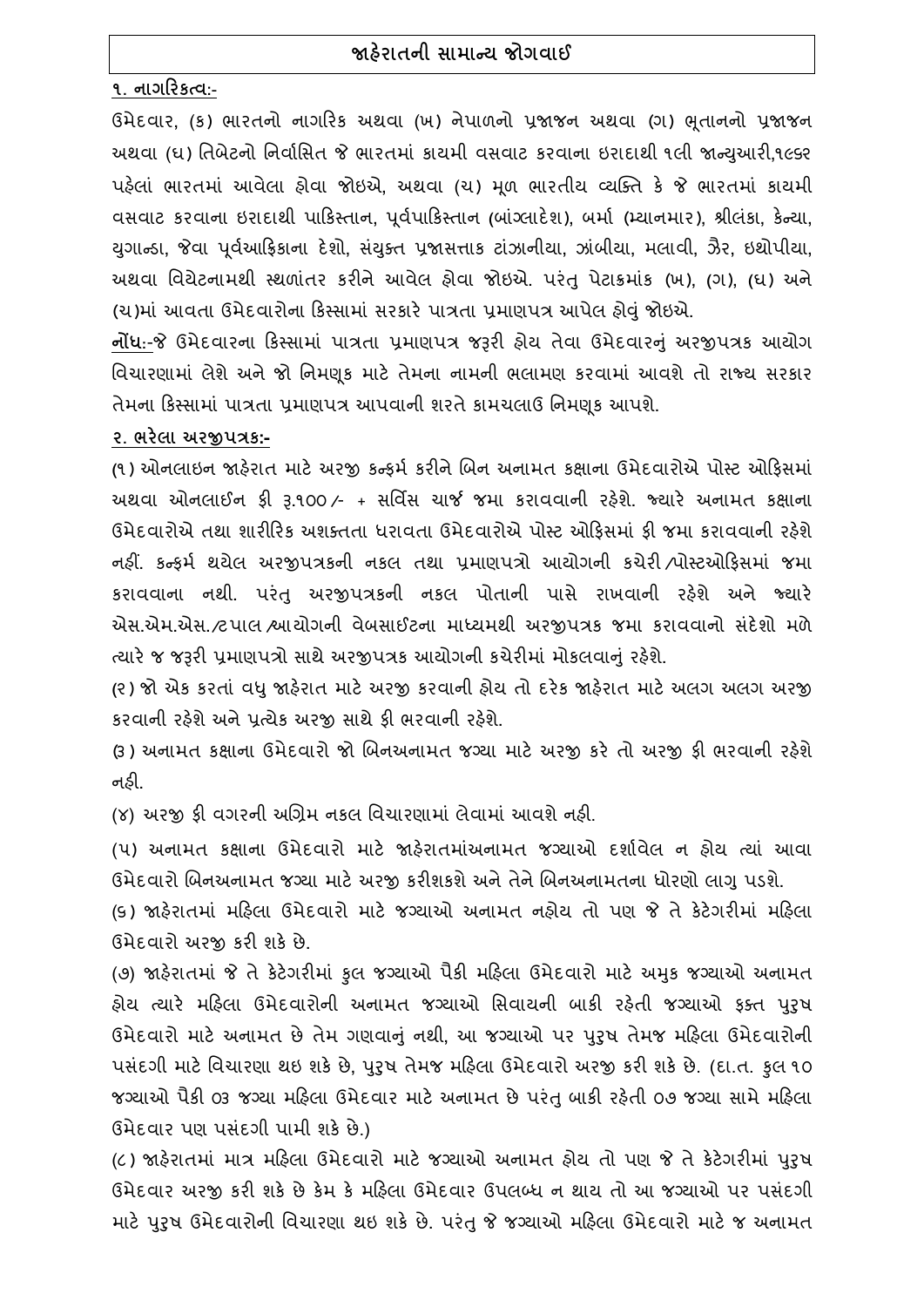હોય અને તે જગ્યા ઉપર મહિલા ઉમેદવારો પુરેપુરા પસંદગી પામે જેટલી સંખ્યામાં પસંદગી પામે તો તેમને જ પ્રથમ વિચારણામાં લેવાના થશેઅને કોઇ મહિલા ઉમેદવાર પસંદ ન થાય કે ઓછા મહિલા ઉમેદવાર પસંદ થાય તો તેટલા પ્રમાણમાં પુરૂષ ઉમેદવારોને ધ્યાનમાં લેવામાં આવશે.(દા.ત.કુલ ૧૦ જગ્યા મહિલા ઉમેદવાર માટે અનામત છે અને ૦૮ મહિલા ઉમેદવાર પસંદ થાય છે તો ૦૨ પુરૂષ ઉમેદિારો પસંદગી પામી શકેછે.)

(૯) ઓનલાઇન જાહેરાત માટેના ભરેલા અરજીપત્રક (જે રોલ નંબર પર ઉમેદવાર ઉપસ્થિત રહ્યા હોય તેજ અરજીપત્રક) ચબર્ાણ સરહત આયોગની કચેરીમાં હાલ પરૂતા મોકલિા નહીં**,** આયોગ િારા જયારે મંગાવવા આવે ત્યારે જ મોકલી આપવા.

#### **૩. જરમ તારીખ:-**

(૧ ) જન્મ તારીખના પરુાિા માટે એસ. એસ. સી**.** બોર્ગ દ્વારા અપાયેલ એસ.એસ.સી.ઇ. પ્રમાણપત્ર જ માન્ય રાખેછે. પરંતુઆ પ્રમાણપત્રમાં દશાગિેલ જન્મ**-**તારીખ ખોટી હોિાનંુઉમેદિારમાનેતો સક્ષમ અધિકારીએ આપેલ વય અને અધિવાસના પ્રમાણપત્રની પ્રમાણિત નકલ મોકલવાની રહેશે. આ પ્રમાણપત્રમાં અવધકૃત અવધકારીએ સ્પષ્ટપણેજણાિેલ હોવંુજોઇએ કે તેઓએ એસ.એસ. સી. કે તેની પરીક્ષાનું મૂળ પ્રમાણપત્ર તપાસેલ છે અને પોતાની સમક્ષ રજૂ કરવામાં આવેલ પુરાવાઓને આધારે ઉમેદિારની સાચી જન્મતારીખ ............ છે. જે એસ.એસ. સી. કે તેની સમકક્ષ પરીક્ષાના પ્રમાણપત્રમાં દશાગિેલ જન્મતારીખ કરતાં જુદી છેતથા માનિાનેપરુતંુકારણ છે. ઉમેદિારે રજુ કરેલ િય અને અધિવાસનું પ્રમાણપત્ર તેની વિશ્વાસહ્**તાી(credibility)ના આધારે સ્વીકાર** કે અસ્વીકારનો નિર્ણય આયોગ દ્વારા લેિામાં આિશે.

**(**૨ ) ઉમેદિારે અરજી પત્રકમાં દશાગિેલ જન્મ**-**તારીખમાં પાછળથી કોઇપણ કારણસર ફેરફાર થઈશકશે નહી.

# **૪.વયમયાગદા:-**

(૧) ઉંમર અરજી સ્વીકારવાની છેલ્લી તારીખના રોજ ગણવામાં આવશે.

(૨ ) જાહરે ાતમાં ઉપલી િયમયાગદા આપિામાં આિેલ છે**,**તેમાં નીચેમજુ બની છૂટછાટ મળિાપાત્ર છે.

| $\mathbf{q}$   |                                        |                          | મૂળ ગુજરાતના સામાજિક અને શૈક્ષણિક રીતે   પાંચ વર્ષ (વધુમાં વધુ ૪૫ વર્ષની મર્યાદામાં)    |
|----------------|----------------------------------------|--------------------------|-----------------------------------------------------------------------------------------|
|                | પછાત વર્ગના ઉમેદવારો                   |                          |                                                                                         |
| $\epsilon$     |                                        |                          | મૂળ ગુજરાતના સામાજિક અને શૈક્ષણિક રીતે દિસ વર્ષ (વધુમાં વધુ ૪૫ વર્ષની મર્યાદામાં)       |
|                | પછાત વર્ગના મહિલા ઉમેદવારો             |                          |                                                                                         |
| $\overline{3}$ |                                        |                          | બિન અનામત વર્ગના મહિલા ઉમેદવારો          પાંચ વર્ષ (વધુમાં વધુ ૪૫ વર્ષની મર્યાદામાં)    |
| $\times$       |                                        |                          | શારીરિક અશક્તતા ધરાવતા ઉમેદવારો :- પરંતુ  હ્લનચલનની ખામી ધરાવતાં                        |
|                |                                        |                          | OL,BL,OA,OAL,B,LV and HH પ્રકારની ४०% કે તેથી વધુ અને ૧૦૦% સુધીની અશક્તતા               |
|                |                                        |                          | ધરાવતા ઉમેદવારો હોય તેઓને જ મેડીકલ બોર્ડના તબીબી પ્રમાણપત્રને આધીન ૧૦ વર્ષ સુધીની       |
|                |                                        |                          | છૂટછાટ મળવાપાત્ર રહેશે. આ સિવાય અન્ય શારીરિક અશક્તતા ધરાવતા ઉમેદવારો અરજી કરવાને પાત્ર  |
|                | નથી. (વધુમાં વધુ ૪૫ વર્ષની મર્યાદામાં) |                          |                                                                                         |
| $\mathbf{u}$   | ગુજરાત સરકારના કર્મચારીઓ               |                          | (૧) જાહેરાતમાં લાયકાત તરીકે અનુભવ માંગેલ હોય તો ઉપલી                                    |
|                |                                        |                          | કે  જેઓ  ગુજરાત  સરકારની   વયમર્યાદા લાગુ પડશે નહીં (૨) જાહેરાતમાં અનુભવને લાયકાત તરીકે |
|                | નોકરીમાં કાયમી ધોરણે અથવા              |                          | માંગેલ ન હોય પરંતુ ઇજનેરી,તબીબી,ખેતી વિષયક,પશુ ચિકિત્સાની                               |
|                | ઠંગામી ધોરણે સળંગ છ માસ                |                          | પદવી કે ડિપ્લોમાની જગ્યા પર નિમણુંક પામેલ કર્મચારીને                                    |
|                | સુધી કામગીરી બજાવતા હોય                |                          | જાહેરાતમાંની આવી લાયકાતવાળી જગ્યા(Any such post)માટે ઉપલી                               |
|                | અને તેઓની પ્રથમ નિમણંક                 | વયમર્યાદા લાગુ પડશે નહીં |                                                                                         |
|                | જાહેરાતમાંની જગ્યામાં                  |                          | (3) જાહેરાતમાં દર્શાવેલ જગ્યા માટે અનુભવ એક લાયકાત તરીકે                                |
|                | દર્શાવેલ વયમર્યાદાની અંદર              |                          | માંગેલ ન હોય ત્યારે જે સંવર્ગમાંથી બઢતી મળવાપાત્ર હોય તેમાં ફરજ                         |
|                | થયેલ હોય તેવા કર્મચારીઓ                |                          | બજાવતા કર્મચારીને, તેઓએ બજાવેલ સેવાના સમય અથવા વધુમાં                                   |
|                |                                        |                          |                                                                                         |
|                |                                        |                          | વધુ પાંચ વર્ષની છૂટછાટ તે બે પૈકી જે ઓછું હોય તેટલી છૂટછાટ મળશે.                        |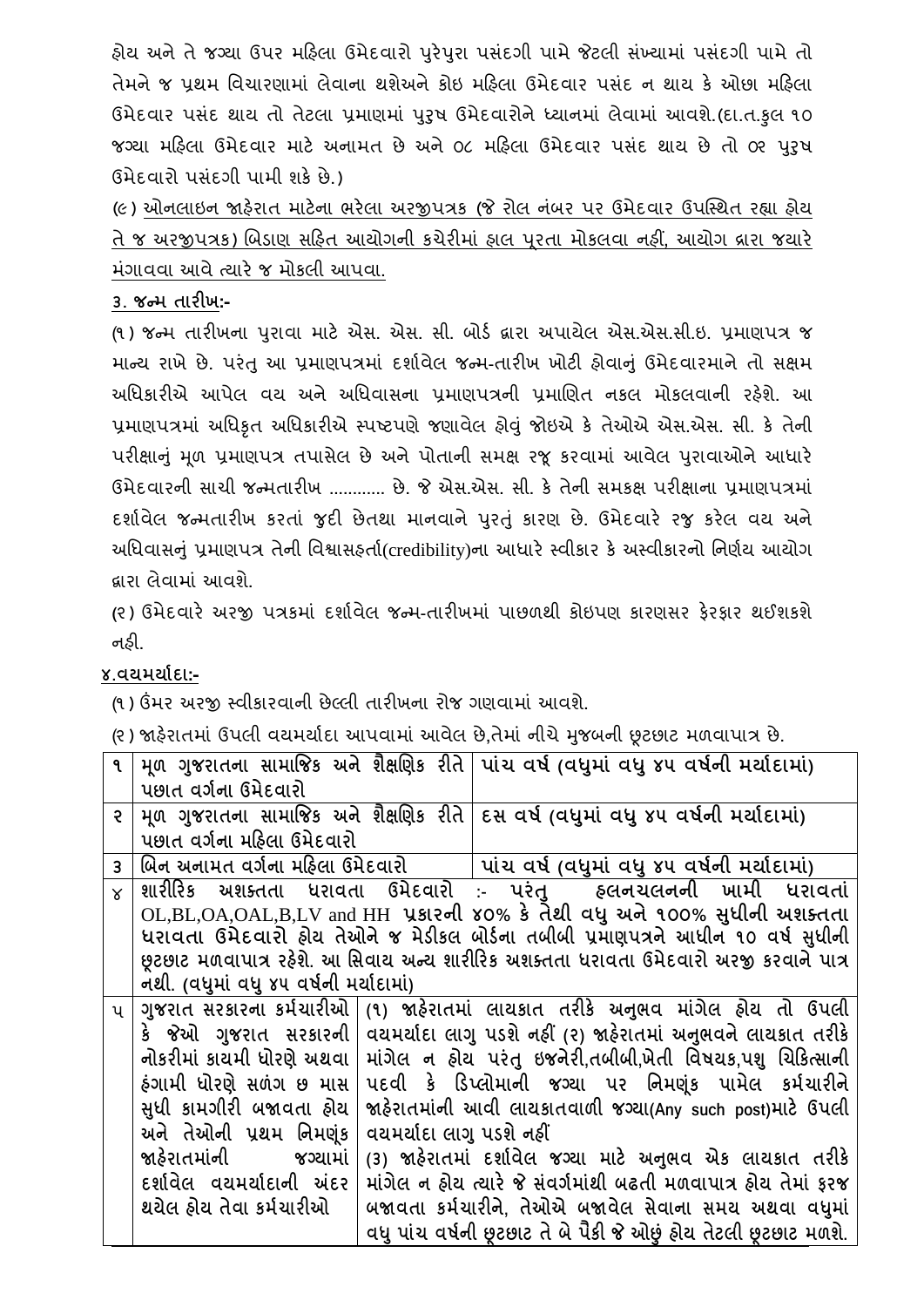**૫. શૈક્ષબણક લાયકાત:-**

(૧ ) ઉમેદિાર જાહરે ાતમાં દશાગિેલ શૈક્ષચણક લાયકાત અરજી સ્િીકારિાની છેલ્લી તારીખના રોજ ધરાવતા હોવા જોઇએ.

(૨) ઉમેદવારે શૈક્ષણિક લાયકાત માન્ય યુનિવર્સિટી ભ્રંસ્થામાથી મેળવેલ હોવી જોઇએ.

(૩) ઉમેદવારે અરજી સાથે માન્ય યનિવર્સિટી ભ્રંસ્થાના ગણપત્રક (બધા જ વર્ષો /સેમેસ્ટર) અને પદવી પ્રમાણપત્રોની સ્વયં પ્રમાણિત નકલ રજુ કરવાની રહેશે. કોલેજના આચાર્ય દ્વારા અપાયેલ પ્રમાણપત્ર માન્ય ગણવામાં આવશે નહી.

(૪) શૈક્ષણિક લાયકાત કામચલાઉ ધોરણે માન્ય રાખવી તેવો ઉમેદવારનો ફક્ક દાવો સ્વીકારવામાં આિશેનહી.

(૫) જાહેરાતમાં દર્શાવેલ લાયકાતની સમકક્ષ લાયકાત ઉમેદવાર ધરાવે છે તેવો તેમનો હક્ક દાવો હોય તો આવા ઉમેદવારે સમકક્ષતા પ્રસ્થાપિત કરતા આદેશો/અધિકૃતતાની વિગતો આપવાની રહેશે.

## **૬. અનભુ વ :-**

(૧ ) માગં ેલ અનભુ િ**,** અરજી સ્િીકારિાની છેલ્લી તારીખના રોજ ગણિામાં આિશે.

(૨) (અ) જાહેરાતમાં અન્યથા જોગવાઇ કરવામાં ન આવી હોય તો જરૂરી લાયકાતો મેળવવામાં આવે તે તારીખથી**,** (બ) અરજી સ્િીકારિાની છેલ્લી તારીખના સદં ભગમાં અનભુ િ ગણિામાં આિશે.

(૩ ) ઉમેદિારે અરજીમાં જે અનભુ િ દશાગિેલ હોય તેના સમથગનમાં અનભુ િનો સમયગાળો (રદિસ**,**  માસ, વર્ષ), મૂળ પગાર અને કુલ પગારની વિગતો તથા બજાવેલ ફરજોનો પ્રકાર*/*મેળવેલ અનુભવની વિગતો સાથેનું પ્રમાણપત્ર રજુ કરવાનું રહેશે. આવું પ્રમાણપત્ર સંસ્થાના લેટરપેડ પર સક્ષમ સત્તાધિકારીની સહી અને તારીખ સાથેનું રજુ કરવાનું રહેશે.

(૪) ઉમેદવારે રજુ કરેલ અનુભવના પ્રમાણપત્રમાં પાછળથી કોઇ ફેરફાર કરવાની વિનંતી માન્ય રાખવામાં આવશે નહીં. અરજી કર્યા પછી અનુભવના નવા પ્રમાણપત્રો સ્વીકારવામાં આવશે નહી.

(૫) **અંશકાલીન, રોજજિંદા વેતનદાર, એપ્રેરટીસશીપ, તાલીમી, માનદવેતન, આમાંધત્રત ફકૅ લ્ટી તરીકે ઉમેદવારેમેળવેલ અનભુ વ મારય અનભુ વ તરીકેગણત્રીમાાં લેવામાાં આવશેનહીં.**

**૭. અનસુ બૂચત જાધત, અનસુ બૂચત જનજાધત તથા સામાજજક અનેશૈક્ષબણક રીતેપછાત વગગ:-**

(૧) મળ ગુજરાતના સામાજિક અને શૈક્ષણિક રીતે પછાત વર્ગના ઉમેદવારોને જ અનામત વર્ગના ઉમેદિાર તરીકેલાભ મળશે.

**(**૨**)** સામાજજક અનેશૈક્ષચણક રીતેપછાત િગગના ઉમેદિારો િગગની વિગત અરજીપત્રકમાં અચકૂ આપિી. (૩) ઉમેદવારે અરજીપત્રકની સંબંધિત કોલમમાં જે તે અનામત કક્ષા દર્શાવેલ નહી હોય તો પાછળથી અનામત વર્ગના ઉમેદવાર તરીકે લાભ મેળવવાનો ઠક્ક દાવો માન્ય રાખવામાં આવશે નહીં.

(૪) અનામત વર્ગનો લાભ મેળવવા ઇચ્છતા ઉમેદવારે તેના સમર્થનમાં સક્ષમ અધિકારી દ્વારા નિયત નમુનામાં આપવામાં આવેલ જાતિ પ્રમાણપત્રની નકલ અરજી સાથે અચુક સામેલ કરવાની રહેશે. અરજીપત્રક સાથે જાતિ પમાણપત્રની નકલ સામેલ નહીં હોય તો તે પાછળથી સ્વીકારવામાં આવશે નહીં અને અરજીપત્રક રદ થવાને પાત્ર બનશે.

(૫) સામાજિક અને શૈક્ષણિક રીતે પછાત વર્ગના ઉમેદવારોને અનામતનો લાભ જો તેઓનો સમાવેશ "ઉન્નત િગગમાં" નહી થતો હોય તો જ મળિાપાત્ર થશે.

(૬) (અ) સામાજિક અને શૈક્ષણિક રીતે પછાત વર્ગના ઉમેદવારોએ ઉન્નત વર્ગમાં સમાવેશ ન થતો હોવા અંગેનં સામાજિક ન્યાય અને અધિકારિતા વિભાગના તા.૦૬-૦૨-૧૯૯૬ના ઠરાવથી નિયત થયેલ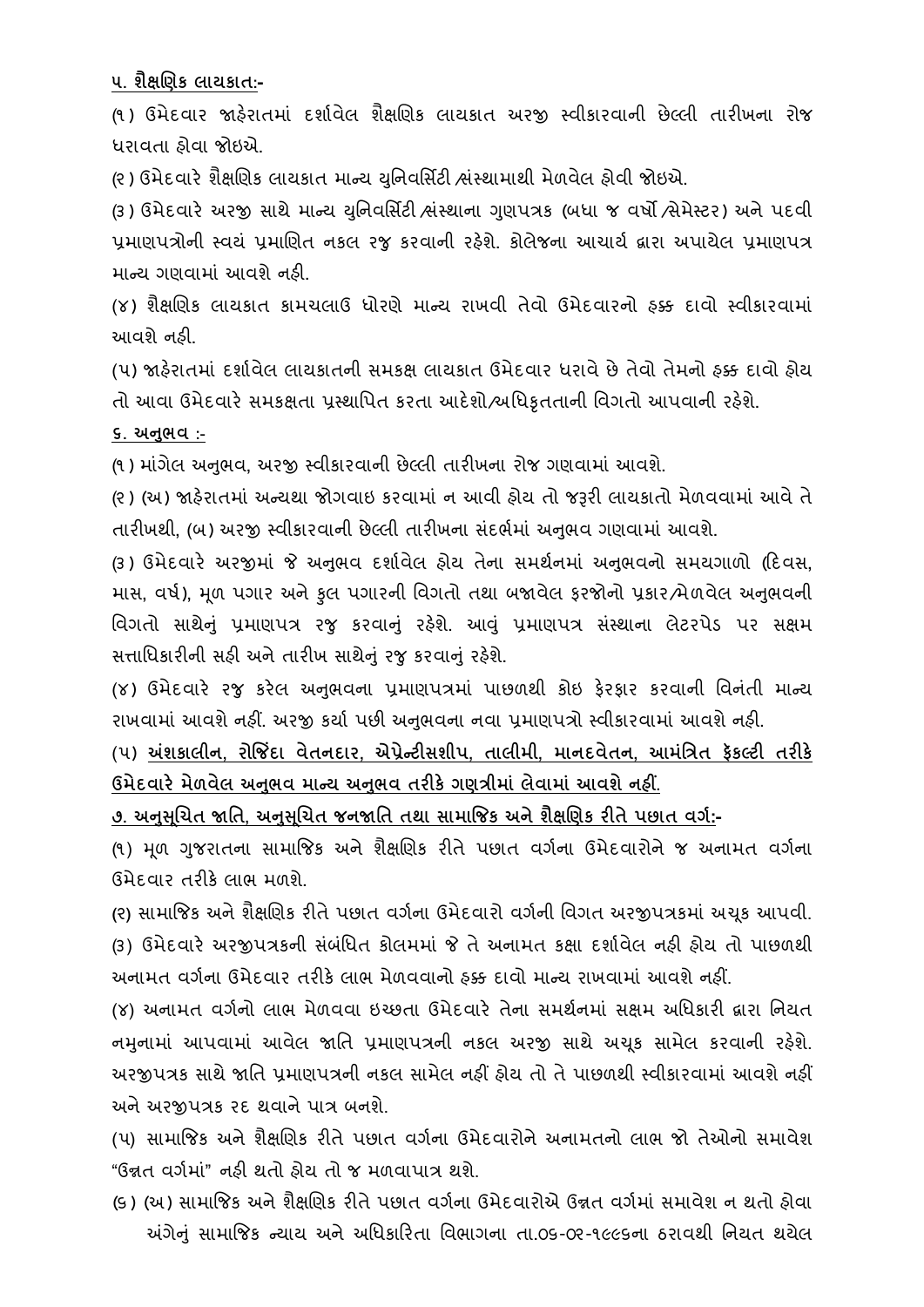ગુજરાતી નમુના 'પરિશિષ્ટ-ક' મુજબનું અથવા ઉક્ત વિભગના તા.૨૭-૦૪-૨૦૧૦ના ઠરાવથી નિયત કરાયેલ ગુજરાતી નમુના 'પરિશિષ્ટ-૪' મુજબનું પ્રમાણપત્ર રજુ કરવાનું રહેશે.

(બ) તારીખ: ૦૧ ⁄૦૪ ⁄૨૦૧૬ ના રોજ કે ત્યારબાદ ઇસ્ય થયેલ 'ઉન્નત વર્ગમાં સમાવેશ નહી થવા અંગેનું પ્રમાણપત્ર' મહત્તમ અવધિ ઇસ્યુ થયા-વર્ષ સરિત ત્રણ નાણાકીય વર્ષની રહેશે પરંતુ આવું પ્રમાણપત્ર સંબંધિત જાહેરાત માટે ઓનલાઇન અરજી કરવાની તારીખ સુધીમાં ઇસ્યુ કરાયેલ હોવું જોઇએ.

નોંધ: ઉન્નત િગગમાં સમાિેશ નહી હોિા અંગેના પ્રમાણપત્રની માન્યતા /સ્િીકૃતી તથા સમયગાળા અને અવધિના અર્થઘટન બાબતે સરકારશ્રીના ઠરાવો /પરિપત્રોની જોગવાઇઓ આખરી ગણાશે.

(ક) પરિણીત મહિલા ઉમેદવારોએ આવુ પ્રમાણપત્ર તેમના માતા-પિતાની આવકના સંદર્ભમાં રજુ કરેલ હશેતો તેમની અરજી રદ કરિામાં આિશે. જો કોઇ ઉમેદિારે વનયત સમયગાળા દરમ્યાન ઇસ્યુ થયેલ નિયત નમૂનાનું પ્રમાણપત્ર રજૂ કરેલ નહિ હોય તો તેઓની અરજી અમાન્ય ગણવામાં આવશે અને તેઓને બિનઅનામત જગ્યા સામે પણ વિચારણામાં લેવામાં આવશે નહિ.

(ડ) ઉમેદવારે ઓનલાઇન અરજી કરતી વખતે જે 'ઉન્નત વર્ગમાં સમાવેશ નહી થવા અંગેનું પ્રમાણપત્ર' ની વિગતો જણાવેલ હોય તેની જ નકલ અરજી સાથે જોડવાની રહેશે. જો આવાં પ્રમાણપત્રમાં કોઇ ભલ હોવાને કારણે ઉમેદવાર જાહેરાતની છેલ્લી તારીખ બાદનું નવું પ્રમાણપત્ર મેળવે તો પણ સામાજિક અને શૈક્ષણિક રીતે પછાત વર્ગના ઉમેદવાર તરીકે પાત્ર થવા માટે ઓનલાઇન અરજીમાં જણાવેલ પ્રમાણપત્ર જ માન્ય રહેશે.

(ઇ) ઉન્નત વર્ગમાં સમાવેશ ન થતો હોવા અંગેનું પ્રમાણપત્ર આપવા માટે ૬ માપદંડો ધ્યાને લેવાય છે. પ્રમાણપત્રની અવધિ હવે ત્રણ વર્ષની છે. પરંતુ ઉક્ત માપદંડો પૈકી કોઇપણ માપદંડમાં આ અવધિ દરમ્યાન ફેરફાર થાય તો તેની સ્વૈછિક જાફેરાત સંબંધિત ઉમદવારે તથા તેના માતા-પિતા /વાલીએ સ્વયં સંબંધિત સત્તાધિકારી તેમજ તેના દ્વારા પ્રમાણપત્રમાં કોઇ કેરકાર કરવામાં આવે તો ગુજરાત જાહેર સેવા આયોગને કરવાની રહેશે. ઉમદવાર ⁄માતા-પિતા ⁄વાલી આવી જાહેરાત નહિં કરીને કોઇપણ વિગતો છૂપાવશે તો તેઓ કાયદેસરની કાર્યવાહીને પાત્ર બનશે અનેતેઓએ મેળિેલ અનામતનો લાભ રદ્દ કરિાપાત્ર થશે. ઉન્નત િગગમાં સમાિેશ નહી થિા અંગેનું પ્રમાણપત્ર મેળવવા માટેના કોઇપણ માપદંડમાં ફેરફારની સ્વૈછિક જાહેરાત કરવાની જવાબદારી ઉમદવાર /માતા-પિતા /વાલીની વ્યક્તિગત રીતે અને સંયુક્ત રીતે રહેશે.

(૭) સરકારની પ્રવર્તમાન જોગવાઈ મુજબ અનામત કક્ષાના ઉમેદવારો બિનઅનામત વર્ગના ઉમેદવારો માટે અપનાવેલ હોય તેના કરતાં વધુ વિસ્તત કરેલ અન્ય ક્ષેત્ર) માં છુટછાટ લીધા સિવાય પોતાની ગુણવત્તાના આધારે પસંદગી પામે તો બિનઅનામત જગ્યાની સામે ગણતરીમાં લેવાના થાય છે.

(૮) ઉમેદવારે અરજીમાં જાતિ અંગે જે વિગત દર્શાવેલ ફશે તેમાં પાછળથી ફેરફાર કરવાની વિનંતી માન્ય રાખવામાં આવશે નહી.

#### **૮. માજી સૈધનક**

(૧) માજી સૈનિક ઉમેદવારોએ અરજીપત્રકમાં વિગતો આપવાની રહેશે.

(૨) માજી સૈનિક ઉમેદવારે ડિસ્ચાર્જ બુકની નકલ અરજીપત્રક સાથે અચુક મોકલવાની રહેશે.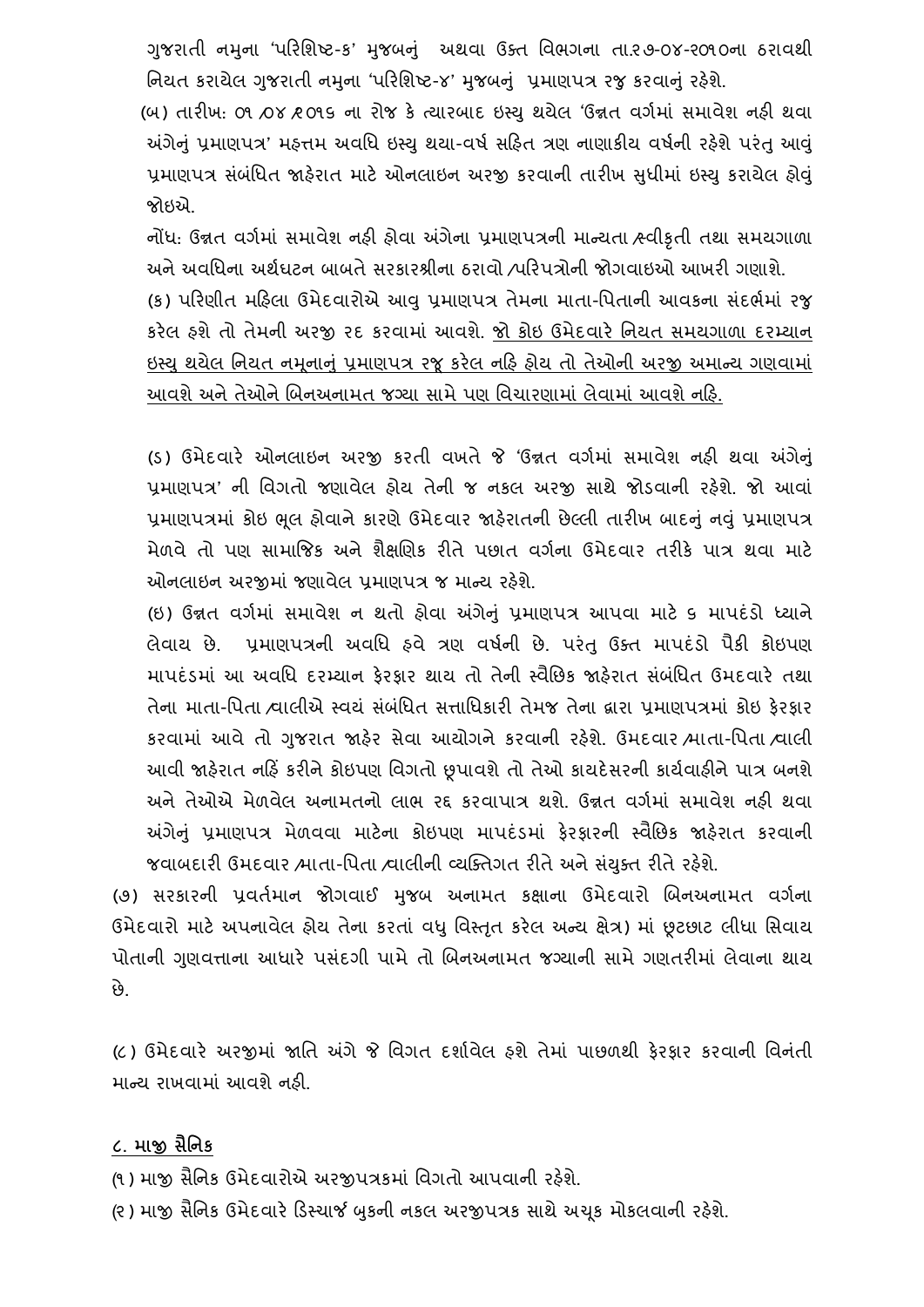### **૯. શારીહરક અશક્તતા ધરાવતા ઉમેદવારો**

(ક) શારીરિક અશક્તતા ધરાવતા ઉમેદવારોએ અરજીપત્રકમાં વિગતો આપવાની રહેશે. (ખ) શારીરિક અશક્તતા ૪૦% કે તેથી વધુ હોય તેવા ઉમેદવારને જ શારીરિક અશક્તતાનો લાભ મળિાપાત્ર રહશે ે. શારીરરક અશક્તતાનો લાભ મેળિિા ઇચ્છતા ઉમેદિારે (૧ ) શ્રિણનીખામી (૨ ) હલનચલન અશક્તતા અથવા મગજનો લકવો તે પૈકીની કઇ શારીરિક અશક્તતા છે તે દર્શાવવ. (ગ) જાહરે ાતમાં શારીરરક અશક્તતા ધરાિતા ઉમેદિારો માટે અનામત જગ્યા દશાગિેલ ન હોય**,** પરંતુ જગ્યાની ફરજોને અનુરૂપ જે પ્રકારની શારીરિક અશક્તતા ધરાવતા ઉમેદવારોને પાત્ર ગણેલ હોય તેઓ તેજાહરે ાત માટેઅરજી કરી શકશે. આિા પ્રસગં ેઉંમરમાં છૂટછાટ મળશે.

(ઘ) શારીરિક અશક્તતા ધરાવતા ઉમેદવારે તેના સમર્થનમાં સામાન્ય વઠીવટ વિભાગના તા.૧-૧૨-૨૦૦૮ના પરિપત્ર ક્રમાંક-૧૦૨૦૦૮-૪૬૯૫૪૦-ગ-૨. થી નિયત થયેલ નમનામાં સરકારી ઠ<del>ો</del>સ્પિટલના સવુપ્રટેન્ર્ન્ેટ /વસવિલ સર્જન /મેર્ીકલ બોર્ગ દ્વારા આપિામાં આિેલ પ્રમાણપત્રની નકલ અરજી સાથે અચૂક મોકલવાની રહેશે. જો પ્રમાણપત્રની નકલ સામેલ કરવામાં નહીં આવેલ હોય તો તે પાછળથી સ્િીકારિામાં આિશેનહીં શારીરરક અશક્ત ઉમેદિાર તરીકેનો લાભ મળિાપાત્ર થશેનહીં.

(ચ) શારીરિક અશક્ત ઉમેદવારોના કિસ્સામાં અરજી કર્યાની તારીખ બાદ ભરતી પ્રક્રિયાના કોઇ પણ તબક્કે જે કોઇ ઉમેદિાર "Physical Disabled" **(**શારીરરક અશક્ત**)** બને અને તે અંગે જરૂરી દસ્તાિેજો /પરૂાિાઓ રજુકરે તો તેિા ઉમેદિારની રજૂઆત મળ્યા તારીખ પછીના ભરતી પ્રરક્રયાના જે પણ તબક્કા બાકી હોય તેતબક્કાથી જ તેિા ઉમેદિારને"PD" **(**શારીરરક અશક્ત**)** ઉમેદિાર તરીકેના મળવાપાત્ર તમામ લાભ /છૂટછાટ મળવાપાત્ર થશે. આવા લાભો કે છૂટછાટ ભરતી પ્રક્રિયાના પુર્ણ થયેલ તબક્કા માટેપશ્વાદિતી અસરથી આપી શકાશેનરહ.

# **૧૦. મહહલા ઉમેદવાર**

મરિલાઓની અનામત જ્ગ્યાઓ માટે જો યોગ્ય મરિલા ઉમેદવાર ઉપલબ્ધ નહીં થાય તો તેની જગ્યા જે તે કક્ષાના (category) પુરૂષ ઉમેદવારોને ફાળવી શકાશે.

જો ઉમેદિારનો સમાિેશ અનામત િગગ**,** માજી સૈવનક**,** શારીરરક અશક્તતા**,** મરહલા કે વિધિા પૈકીના વિકલ્પો પૈકી એક થી વધુ વિકલ્પોમાં થતો હોય તેવા કિસ્સામાં તેને લાગુ પડતા વિકલ્પો પૈકી જેમાં વધુ લાભ મળવાપાત્ર ફશે તે મળશે.

### **૧૧. ધવધવા ઉમેદવાર**

(૧ ) ઉમેદિાર વિધિા હોય તો અરજીપત્રકમાં તેકોલમ સામે"હા" અિશ્ય લખવંુઅન્યથા "લાગુ પર્તંુ નથી" એમ દર્શાવવં.

(૨ ) વિધિા ઉમેદિારે જો પનુ :લગ્ન કરેલ હોય તો અરજી પત્રકમાં તેકોલમ સામે"હા" અચકૂ લખવંુ અન્યથા "લાગુ પડતું નથી" એમ દર્શાવવું.

(૩) વિધવા ઉમેદવારે પન:લગ્ન કરેલ ન હોય અને વિધવા ઉમેદવાર તરીકે લાભ મેળવવા ઇચ્છતા હોય તો અરજી સાથે પુન:લગ્ન કરેલ નથી તેવી એફિડેવિટ રજુ કરવાની રહેશે.

(૪) વિધવા ઉમેદવારને સરકારની પ્રવર્તમાન જોગવાઈ મજબ તેઓએ મેળવેલ ગણમાં પાંચ ટકા ગણ ઉમેરિામાં આિશે.

(પ) કોઇ મરહલા ઉમેદિાર જાહરે ાત માટે અરજી કરે તેસમયે**''**વિધિા**''** ન હોય**,** પરંતુઅરજી કયાગ બાદ અથવા જાહેરાત પ્રસિધ્ધ થયાની છેલ્લી તારીખ વીતી ગયા બાદ અથવા ભરતી પ્રક્રિયાના કોઇપણ તબક્કે "વિધવા" બને અને તે અંગે જરૂરી દસ્તાવેજી પૂરાવાઓ રજુ કરે તો તેની રજુઆત મળ્યા તારીખ પછીના ભરતી પ્રરક્રયાના જે પણ તબકકા બાકી હોય તેતબકકાથી જ તેિા મરહલા ઉમેદિારોને**''**વિધિા મરહલા ઉમેદિાર**''** તરીકેના લાભ આપિામાં આિશે.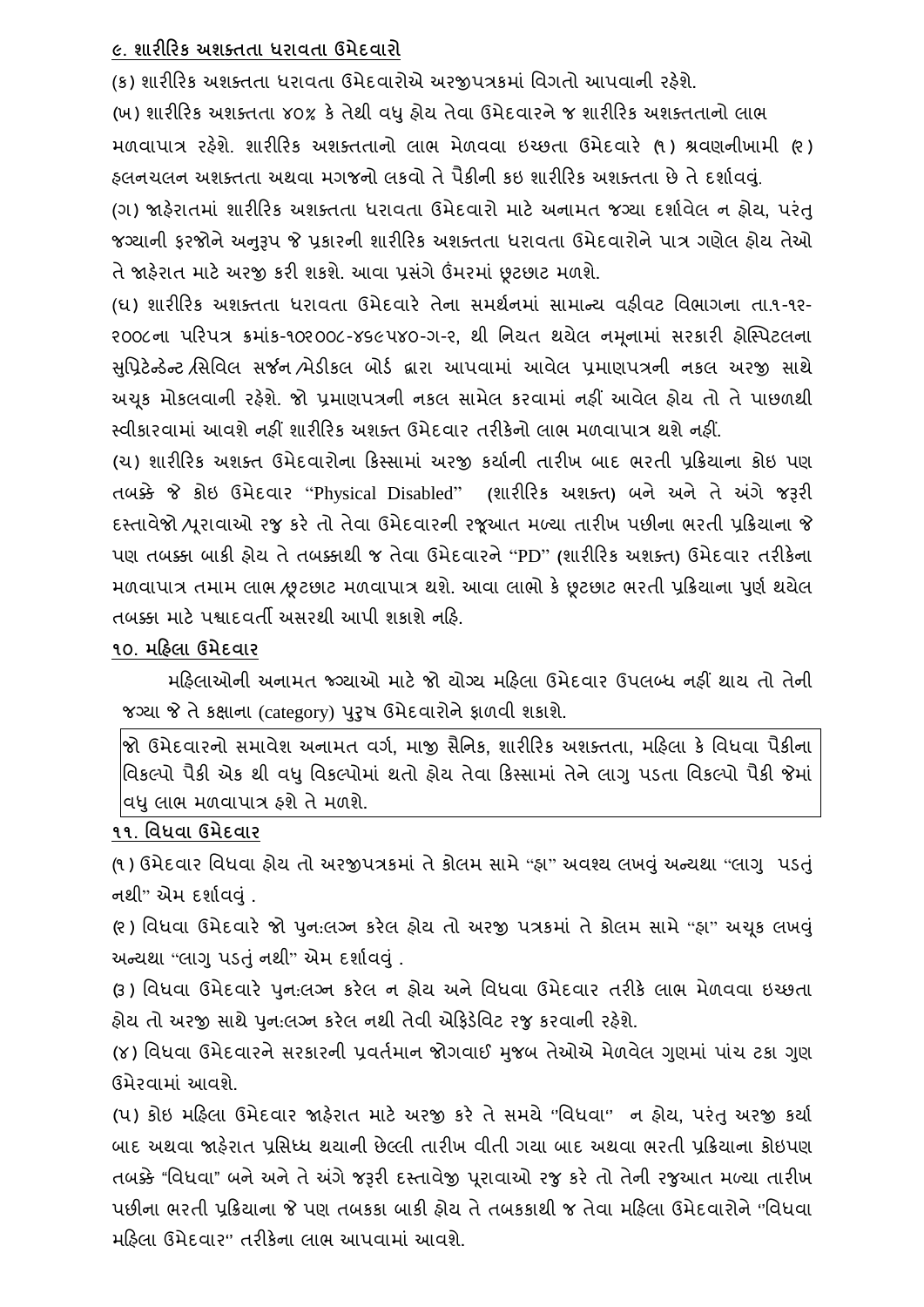#### **૧૨. ના વાાંધા પ્રમાણપત્ર:-**

(૧) ગુજરાત સરકારના સરકારી /અર્ધસરકારી /સરકાર હસ્તકના કોર્પોરેશન /કંપનીઓમાં સેવા બજાવતા અધિકારીઓ ક્રમેચારીઓ આયોગની જાહેરાતના સંદર્ભમાં બારોબાર અરજી કરી શકશે અને તેની જાણ ઉમેદવારે પોતાના વિભાગ/ખાતા ⁄કચેરીને અરજી કર્યાની તારીખથી દિન-૭ માં અચુક કરવાની રહેશે. જો ઉમેદવારના નિચોક્તા તરફથી અરજી મોકલવાની છેલ્લી તારીખ બાદ ૩૦ દિવસમાં અરજી કરવાની પરવાનગી નહીં આપવાની જાણ કરવામાં આવશે તો તેઓની અરજી નામંજર કરી ઉમેદવારી રદ કરિામાં આિશે.

(૨) કેન્દ્ર સરકારની અથવા અન્ય કોઇપણ રાજ્ય સરકારની નોકરીમાં હોય તેવા ઉમેદવારે ખાતા મારફત અરજી મોકલવાની રહેશે અથવા આ અરજી સાથે નિમણુક અધિકારીનું ના વાંધા પ્રમાણપત્રરજુ કરવાનું રઠેશે.

(૩) રૂબરૂ મલાકાત સમયે ઉમેદવારે સક્ષમ અધિકારી દ્વારા આપવામાં આવેલ ના વાંધા પ્રમાણપત્ર રજ કરવાનું રહેશે.

### **૧૩. ગેરલાયક ઉમેદવાર:-**

ગજરાત જાહેર સેવા આયોગ કે અન્ય જાહેર સેવા આયોગ અથવા અન્ય સરકારી/અર્ધ સરકારી શ્વરકાર હસ્તકની સસ્ં થાઓ દ્વારા ઉમેદિાર ક્યારેય પણ ગેરલાયક ઠરાિેલ હોય તો તેની વિગત અરજીપત્રકમાં આપવાની રહેશે. જો ઉમેદવારનો ગેરલાયકનો સમય ચાલુ હશે તો આવા ઉમેદવારની અરજી રદ થિાનેપાત્ર બનશે.

# **૧૪. ફરજજયાત ધનવધૃિ, રુખસદ, િરતરફ :-**

અગાઉ ઉમેદવારને સરકારી સેવા સરકાર હસ્તકની કંપની કે બોર્ડ કોર્પોરેશનમાંથી ક્યારેય પણ ફરજજયાત વનવવૃત્ત**,** રુખસદ કે બરતરફ કરિામાં આિેલ હોય તો અરજીપત્રકમાં તેની વિગત આપિાની રહેશે.

### **૧૫. અગત્યની જોગવાઇઓ:-**

(૧ ) આ જગ્યાની વનમણકૂ માટે સીધી ભરતીથી પસદં ગીની પરક્રયા અનસુ રિાની થાય છે. જે માટે The Gujarat Public Service Commission Procedure (Amendment) Rules 2016, **તથા** The Gujarat Public Service Commission Procedure (Amendment) Rules 2017 અનુસાર ઉમેદવારોની પસંદગી પ્રાથમિક કસોટી અને રૂબરૂ મુલાકાત યોજીને કરવામાં આવશે. પ્રાથમિક કસોટીના ગુણક્રમાનુસાર જરૂરી અરજીઓની ચકાસણી કરી ઉમેદવારોની રૂબરૂ મુલાકાત માટેની પાત્રતા નક્કી કરાશે. આ કસોટીનું માધ્યમ આયોગ અન્યથા નક્કી કરશે નહીં તો ગુજરાતી રહેશે. પ્રાથમિક કસોટી સામાન્યત: અમદાવાદ/ગાંધીનગર ખાતે લેવામાં આવશે. અને ઉમેદવારોએ સ્વખર્ચે ઉપસ્થિત રહેવાનું રહેશે.

(૨) પ્રાથમિક કસોટીમાં મેળવેલ ગણ આખરી પસંદગી માટે ગણવામાં આવશે. રૂબરૂ મલાકાત માટે બોલાવવાના થતા ઉમેદવારોમાં. જો કોઇ ઉમેદવારોના પાથમિક કસોટીમાં ૧૦% કે તેથી ઓછા ગણ હશે તો તેમને રૂબરૂ મલાકાત માટે પાત્રતા નક્કી કરવા અરજી ચકાસણીને પાત્ર ઉમેદવારોની યાદી માટે વિચારણામાં લેવામાં આવશે નહી.

(૩) પ્રાથમિક કસોટીમાં સામાન્ય અભ્યાસના ૧૦૦ ગુણમાટે ૧૦૦ પ્રશ્નો રહેશે અને સબંધિત વિષયના ૨૦૦ ગણુ માટે૨૦૦ **પ્રશ્નો રહશે ે.**

(૪) ઉમેદવારોની આખરી પસંદગી ૫૦ ટકા ગુણુભાર પ્રાથમિક કસોટીના ૩૦૦ ગુણમાંથી મેળવેલ ગુણ અને ૫૦ ટકા ગુણભાર રૂબરૂ મુલાકાતના ૧૦૦ ગુણમાંથી મેળવેલ ગુણના આધારે કરવામાં આવશે.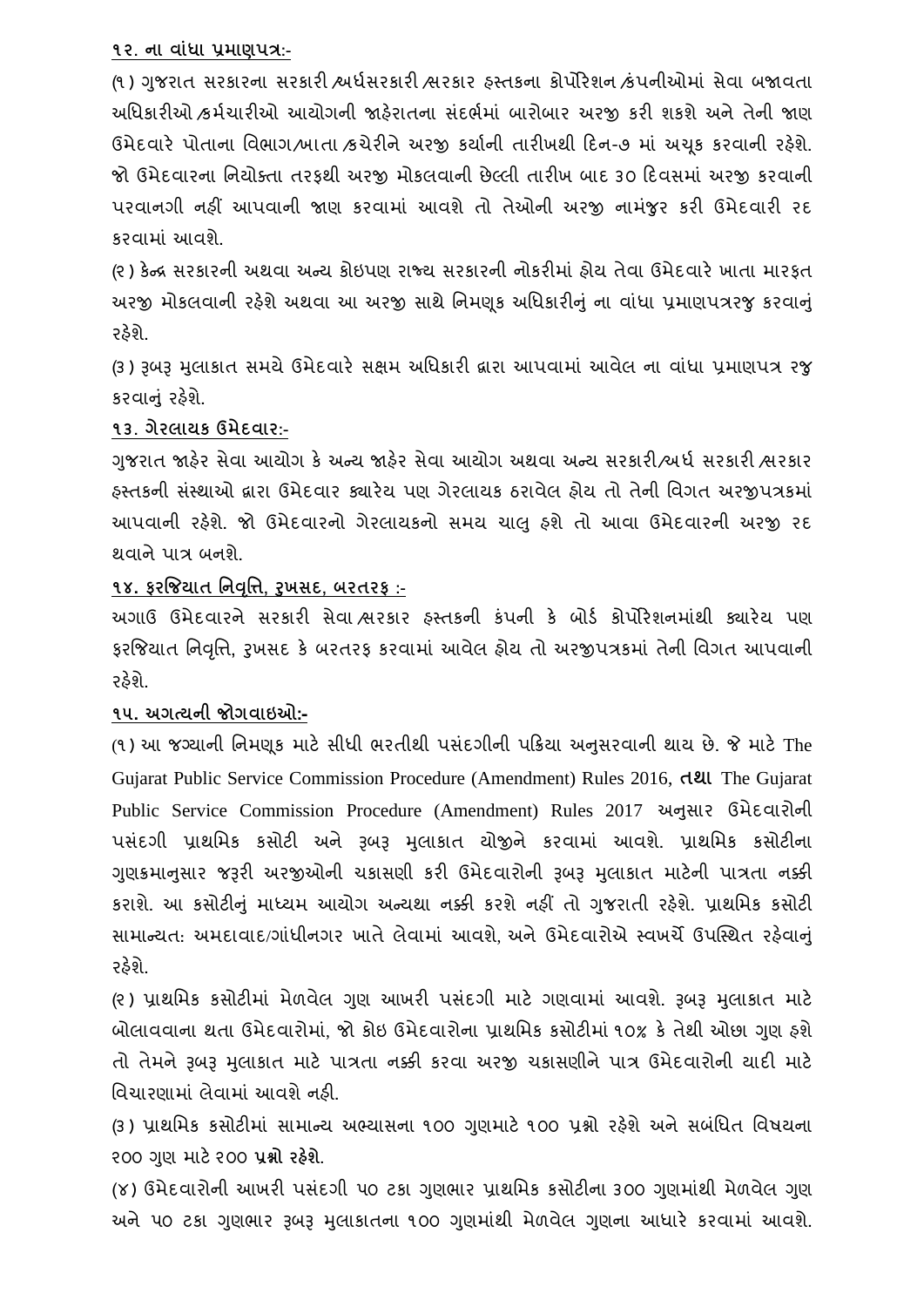એટલે કે પ્રાથમિક કસોટીમાં ૩૦૦ ગુણમાંથી મેળવેલ ગુણને ૫૦ ટકા ગુણભાર અને રૂબરૂ મુલાકાતમાં ૧૦૦ ગુણમાંથી મેળવેલ ગુણને ૫૦ ટકા ગુણભાર ગણી કુલ ૧૦૦ ગુણમાંથી ગુણ આપવામાં આવશે.

**સ્પષ્ટીકરણ:-** જો ઉમેદિારે પ્રાથવમક કસોટીમાં ૩૦૦ ગણુ માથં ી ૧ ૫૦ ગણુ મેળિેલ હશેઅને રૂબરૂ મલાકાતમાં ૧૦૦ ગણમાંથી ૬૦ ગણ મેળવશે તો લેખિત પ્રાથમિક કસોટીના ૫૦ ટકા ગણભાર મુજબ ૨૫ ગુણ અને રૂબરૂ મુલાકાતના ૫૦ ટકા ગુણભાર મુજબ ૩૦ ગુણ એમ કુલ ૫૫ ગુણ થશે.

(૫) "સીધી પસંદગીથી ભરતી અન્વયે આયોગ દ્રારા પ્રસિધ્ધ થયેલ જાહેરાત માટે કુલ જ્ગ્યાની સંખ્યા સામેનોંધાયેલ કુલ **On Line Application (Duplicate Application** બાદ કયાગ પછીની **Valid on Line Applications)** ની સંખ્યા ૨૫ કરતા િધુ હોય**,** ત્યારે તે જાહરે ાત અન્િયે પ્રથમ પ્રાથવમક કસોટી યોજિામાં આિશેઅનેપ્રાથવમક કસોટીના પરરણામના આધારે ઉમેદિારો પાસેથી અરજી પત્રક અને જરૂરી દસ્તાવેજો મેળવી આગળની કાર્યવાહી કરવામાં આવશે. પરંતુ જો સીધી પસંદગીથી ભરતી અન્િયેપ્રવસધ્ધ થયેલ જાહરે ાત અન્િયે**,** નોંધાયેલ કુલ **on Line Valid Applications** ની સંખ્યા ૨ ૫ કે તેથી ઓછી હોય તો આયોગનો આદેશ મેળિી નોંધાયેલ બધા જ ઉમેદિારો પાસેથી અરજીપત્રક તથા જાહેરાતની જોગવાઇઓ મુજબ તમામ દસ્તાવેજ મગાવી પ્રથમ અરજી ચકાસણી કર્યા બાદ પ્રાથમિક કસોટી યોજિામાં આિશે."

(૬) પ્રાથમિક કસોટીમાં ઉમેદવારને O.M.R. Sheet માં જવાબ આપવા માટે A, B, C, D અને E એમ પાંચ વિકલ્પ આપવામાં આવશે, પાંચમો વિકલ્પ E 'Not attended' તરીકેનો રહેશે. જો ઉમેદવારે તમામ વિકલ્પો ખાલી રાખ્યા હોય (encode કર્યા ન હોય) અથવા ખોટા જવાબ આપેલ હોય તો પ્રત્યેક નિશ્રિત ગુણના 0.3 Negative Marks કાપવામાં આવશે. અને જો પાંચમો વિકલ્પ E 'Not attended' એનકોડ કરેલ હોય તો શૂન્ય" ગુણ કાપવાના રહેશે. અર્થાત માત્ર E 'Not attended' વિકલ્પ જ encode કર્યો હશેતો તેપ્રશ્ન માટેકોઇ નેગેટીિ ગણુ કાપિામાં આિશેનહીં.

(૭) રૂબરૂ મુલાકાતમાં આયોગની સચનાઓ /ધોરણો મુજબ જાહેરાતમાં દર્શાવેલ કેટેગરીવાઈઝ જગ્યાની સંખ્યાને ધ્યાને લઈ નીચે મુજબ અનુસરવાનું રહેશે.

| કુલ જગ્યાઓ    | ફુલ જગ્યાઓ પૈકી રૂબરૂ મુલાકાત માટે બોલાવવામાં આવનાર ઉમેદવારોની સંખ્યા |
|---------------|-----------------------------------------------------------------------|
| O٩            | OS.                                                                   |
| œ             | OC                                                                    |
| O3            | 90                                                                    |
| ૦૪ કે તેથી વધ | કૂલ જગ્યાઓથી ૦૩ ગણા                                                   |

(૮) પ્રાથમિક કસોટીમાં મેળવેલ ગુણ આખરી પસંદગી માટે ગણવામાં આવશે. તેમજ ઉપર્યુક્ત કોલમમાં દર્શાવેલ સંખ્યા પ્રમાણે રૂબરૂ મુલાકાત માટે બોલાવવાના થતા ઉમેદવારોમાં, જો કોઇ ઉમેદવારના પ્રાથમિક કસોટીના ૧૦ ટકા કે તેથી ઓછા ગણ ફશે તો રૂબરૂ મલાકાતને પાત્ર ગણવામાં આવશે નહીં.

(૯) જાહેરાતમાં ઠરાવેલ લઘુતમ લાયકાત તેમજ અનુભવ કરતાં વધુ શૈક્ષણિક લાયકાત અને શ્વચવા વધુ અનુભવ અને શ્વશવા લાયકાતમાં ઊંચી ટકાવારીને આધારે રૂબરૂ મુલાકાત માટે આયોગ ઉમેદવારોની સંખ્યા મર્યાદિત કરી શકશે.

(૧૦) સીધી ભરતી માટે ઇન્ટરવ્યુ કમિટી દ્વારા રૂબરૂ મુલાકાતમાં ઉમેદવારના એકંદર દેખાવ (Overall Performance) ને ધ્યાને લેવામાં આવશે અને ઇન્ટરવ્યુ કમિટી ઇન્ટરવ્યુ દરમ્યાન ઉમેદવારના Overall Performance ને ધ્યાનમાં રાખી ચર્ચા વિચારણા કર્યા બાદ સર્વાનમતે ગણ આપશે.

(૧૧) પ્રાથમિક કસોટી અને રૂબરૂ મુલાકાતમાં મેળવેલ ગુણના આધારે આખરી પસંદગી યાદી અને પ્રતિક્ષા યાદી તૈયાર કરવામાં આવશે. જાહેરાતમાં જો મહિલાઓ, માજી સૈનિકો તથા શારીરિક રીતે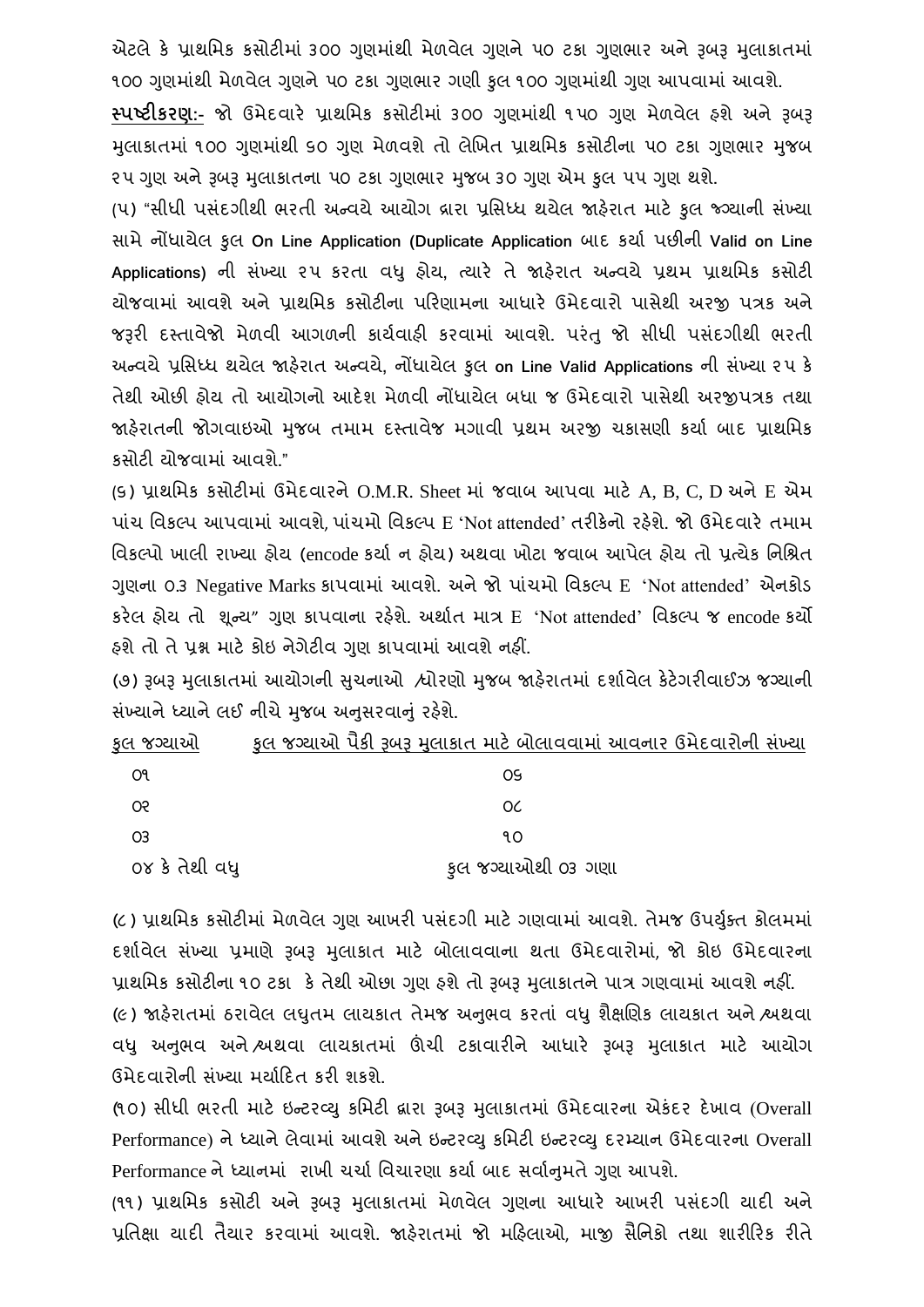અશક્ત ઉમેદવારો માટે અનામત જગાઓ હોય, અને મેળવેલ ગણના આધારે, જો જાહેરાતમાં દર્શાવેલ અનામત જગાની સંખ્યા સામે પરતી સંખ્યામાં મહિલા /માજી સૈનિક /શારીરિક રીતે અશક્ત ઉમેદવારોનો પસંદગી યાદીમાં સમાવેશ ન થતો હોય તો સબંધિત કેટેગરીના કટ ઓક માર્કસ ના ૧૦% જેટલં ધોરણ હળવંુ કરીને કુલ અનામત જગાઓ પૈકી બાકી રહતે ી અનામત જગાઓ સામે મરહલા /માજી સૈનિક /શારીરિક રીતે અશક્ત ઉમેદવારોનો પસંદગી યાદીમાં સમાવેશ કરવાનો રહેશે.

(૧૨) મહિલા ઉમેદવારો માટે લઘતમ ગણના ૧૦ ટકાનું ધોરણ હળવુ કરીને પસંદગી પદ્ધતિ અનુસરવાની રહેશે અને રૂબરૂ મલાકાત બાદ જે તે કેટેગરીના મહિલા ઉમેદવારો માટેની અનામત સંખ્યા જેટલા મહિલા ઉમેદવારોથી વધુ ઉમેદવારો ઉપલબ્ધ થાય તો ભલામણ યાદીમાં મહિલા ઉમેદવારોનો સમાવેશ થયા બાદ બાકીના મહિલા ઉમેદવારોની પ્રતિક્ષાયાદીમાં પસંદગી ગણવામાં આવશે આ જોગવાઇ મુજબ લધુતમ લાયકી ધોરણ આ મુજબ રહેશે

**૧૬. રૂિરૂ મલુ ાકાત:-**

(૧) રૂબરૂ મુલાકાત આયોગની કચેરી ખાતે જ લેવામાં આવશે. ઉમેદવારે પોતાના ખર્ચે ઉપસ્થિત થવાનું રહેશે.

(૨ ) અનસુ ચૂચત જાવત**,** અનસુ ચૂચત જનજાવત તથા સા.શૈ.પ.િગગના તથા બેરોજગાર ઉમેદિારો કેજેઓના માતા-વપતાની િાવર્િક આિક આિકિેરાને પાત્ર ન હોય તેઓને તેમના રહઠે ાણના સ્થળેથી રૂબરૂ મલાકાત માટે આવવા તથા જવા માટે ગુજરાત એસ.ટી. નિગમ દ્વારા નિયત થયેલ ટિકિટના દર પ્રમાણે બસ ભાડું મળવાપાત્ર થશે. આ માટે ઉમેદવારે રૂબરૂ મુલાકાતના દિવસે નિયત ફોર્મ ભરવાનુ રહેશે અને તેની સાથે અસલ ટિકિટ રજુ કરવાની રહેશે.

(૩) રૂબરૂ મુલાકાતના દિવસે રૂબરૂ મુલાકાતના પત્રમાં દર્શાવવામાં આવેલ અસલ પ્રમાણપત્રો રજુ કરિાના રહશે ે. જો ઉમેદિાર અસલ પ્રમાણપત્ર રજુ કરશેનહીં તો તેઓ રૂબરૂ મલુ ાકાત માટે પાત્ર બનશે નહીં તેની ખાસ નોંધ લેવી.

**૧૭. નીચેદશાગવ્યા મજુ િની અરજીઓ રદ કરવામાાં આવશે. (આ યાદી માત્ર દષ્ટાતાં સ્વરૂપેછેજે સપાં ણૂ ગ નથી)**

(૧) આયોગના ઓનલાઇન મુસદ્દા મુજબ અરજી કરેલ ન હોય

- (૨ ) અરજીમાં દશાગિેલ વિગતો અધરૂી કેઅસગં ત હોય.
- (3) અરજીમાં ઉમેદવારે સહી અપલોડ કરેલ ન હોય.
- (૪) અરજી ફેક્સથી અથિા ઈ-મેઇલથી મોકલાિેલ હોય.
- (૫) અરજીમાં પાસપોર્ટ સાઈઝનો કોટોગ્રાક અપલોડ કરેલ ન હોય.
- (૬) અરજી સાથેપરૂેપરૂી ફી ભરેલ ન હોય.

(૭) અનસુ ચૂચત જાવત**,** અનસુ ચૂચત જનજાવત**,** સા.શૈ.પ.િગગ તથા શારીરરક અશક્તતા ધરાિતા ઉમેદિારે અરજીપત્રક સાથેસક્ષમ અવધકારી દ્વારા અપાયેલ પ્રમાણપત્રની નકલ રજુકરેલ ન હોય.

(૮) માજી સૈનિક ઉમેદવારે ડિસ્ચાર્જ બુકની નકલ રજુ કરેલ ન હોય

(૯) ઉમેદવારે શૈક્ષણિક લાયકાતના સંદર્ભમાં માર્કશીટ/પદવી પ્રમાણપત્રની નકલ રજુ કરેલ નહોય.

(૧૦) જન્મ તારીખ માટે એસ.એસ.સી.ઇ.પ્રમાણપત્રની નકલ રજ કરેલ ન હોય.

(૧૧) ઉમેદવારે અરજીપત્રકમાં અનુભવ દર્શાવેલ હોય (જેના આધારે પાત્રતા નક્કી કરવાની થતી હોય) પરંતુ તેના સમથગનમાં પ્રમાણપત્ર રજુ કરેલ ન હોય અથિા તો રજુ કરેલ પ્રમાણપત્રમાં તેઓનો અનભુ િનો **સમયગાળો, મળુ પગાર, કુલપગાર અને અનભુ વનો પ્રકાર દશાગવેલ ન હોય તથા સસ્ાં થાના લેટરપેડ ઉપર ન હોય.**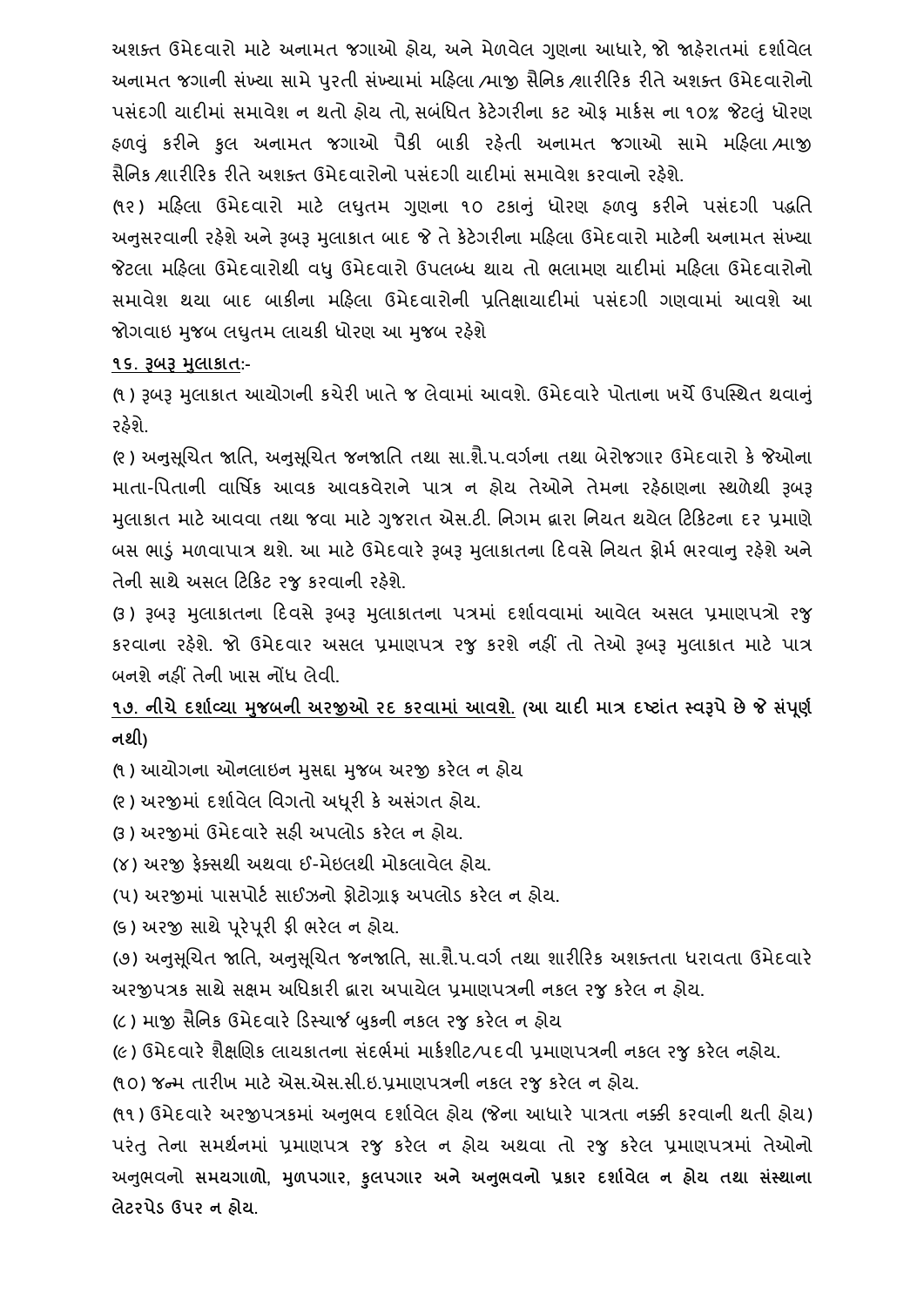**(૧૨) ઓનલાઈન જાહરે ાતની અરજી કરવાની રીત ક્રમાાંક:૧૫ નીચેસચુ વેલ (ઉમેદવારોનેસિાંધધત) પ્રમાણપત્રો અનેજેના આધારે પાત્રતા નક્કી કરવાની થતી હોય તેવા લાગુપડતા આધાર પરુાવાની પ્રમાબણત કરેલ નકલો આયોગને મોકલવામા આવેલ અરજીપત્રક સાથે જોડલે નહીં હોય તેવા ઉમેદવારોની અરજી અધરુી ગણીનેરદ ગણવામા આવશે.**

#### **૧૮. ધનમણકૂ:-**

(૧) ઉપરની જાહેરાત સંબંધમાં નિમણૂક માટે પસંદ થયેલા ઉમેદવારની સરકારશ્રીના સંબંધિત વિભાગને આયોગ દ્વારા ભલામણ કરવામાં આવશે. ઉમેદવારોએ આખરી નિમણુક પત્ર મેળવતાં પહેલાં કોમ્પ્યુટર અંગેની સીસીસી અથવા તેની સમકક્ષ રાજ્ય સરકાર વખતો વખત નક્કી કરે તેવી લાયકાત મેળવી લેવાની રહેશે. આ પ્રકારની લાયકાત નહીં ધરાવનાર ઉમેદવાર નિમણકને પાત્ર બનશે નહીં.

(૨ ) વનમણકૂ અંગેની સઘળી કાયગિાહી સરકારશ્રી દ્વારા કરિામાં આિતી હોિાથી આ અંગેનો કોઇપણ પત્રવ્યિહાર આયોગ ધ્યાનેલેશેનહીં.

(3) ઉમેદવારે તેની શૈક્ષણિક લાયકાત શ્વનુભવ ઉંમર વગેરેના સમર્થનમાં રજુ કરેલ પ્રમાણપત્રો કોઇપણ તબક્કે અયોગ્ય માલુમ પડશે તો તેની ઉમેદવારી રદ થશે તેમજ ભલામણ બાદની નિમણક પણ રદ થવાને પાત્ર રહેશે અને આવા ઉમેદવાર ભારતીય કોજદારી ધારા ફેઠળની કાર્યવાફીને પાત્ર થશે**,** જેથી ઉમેદિારનેસલાહ આપિામાં આિેછેકે**,** તેમણેરજુકરેલા પ્રમાણપત્રો ખબુ જ ચોકસાઈથી પૂર્ણ રીતે ખરાઈ કર્યા બાદ જ આયોગમાં રજુ કરવા.

#### **૧૯. ગેરવતગણકાંૂ અંગેદોધર્ત ઠરેલા ઉમેદવારો ધવરૂધ્ધ પગલાાં**

ઉમેદિારોનેઆથી ચેતિણી આપિામાં આિેછે કે તેઓ એ અરજીપત્રકમાં કોઇપણ પ્રકારની ખોટી મારહતી દશાગિિી નહી**,** તેમજ આિશ્યક મારહતી છૂપાિિી નહી**,** ઉપરાતં તેઓએ રજુ કરેલ અસલ દસ્તાવેજો કે તેની પ્રમાણિત નકલમાં કોઇપણ સંજોગોમાં સુધારો અથવા ફેરફાર અથવા બીજા કોઇપણ ચેર્ાં કરિા નહીં અથિા તેઓએ આિા ચેર્ાં કરેલ /બનાિટી દસ્તાિેજો રજુ કરિા નહી**,** જો એક જ બાબતના બેકે તેથી િધુદસ્તાિેજોમાં અથિા તેની પ્રમાચણત નકલમાં કોઇપણ પ્રકારની અચોકસાઇ અથવા વિસંગતતા જણાય તો તે વિસંગતતાઓ બાબતની સ્પષ્ટતા રજ કરવી.જો કોઇ ઉમેદવાર આયોગ દ્વારા દોવર્ત જાહરે થયેલ હોય અથિા થાય તો**,**

(૧ ) તેઓની ઉમેદિારી અંગેકોઇપણ રીતેયોગ્યતા પ્રાપ્ત કરિા**,** 

(ર) નામ બદલીનેપરીક્ષા આપિી**,** 

- (૩ ) કોઇ અન્ય વ્યન્ક્ત દ્વારા છળકપટથી કામ પણૂ ગ કરાવ્યુહોય**,**
- (૪) બનાિટી દસ્તાિેજ રજુકયાગ હોય**,**
- (પ) અગત્યની બાબત છુપાિિા અથિા દોર્મકુત અથિા ખોટા વનિેદનો કરેલ હોય**,**

(૬ ) તેઓની ઉમેદિારી અંગેકોઇપણ અવનયવમત કેઅનચુચત ઉપાયોનો સહારો લીધો હોય**,**

(૭) કસોટી સમયેકોઇ અનચુચત સાધનોનો ઉપયોગ કયો હોય**,**

(૮ ) ઉત્તરિહીમાં અશ્લીલ ભાર્ા કેઅવશષ્ટ બાબતો સરહતની અસંગત બાબતો રજુકરેલ હોય**,**

(૯) પરીક્ષા ખંર્માં કોઇપણ રીતની ગેરિતગણકૂ આચરિી**,** જેિી કે અન્ય ઉમેદિારની જિાબિહીની નકલ કરિી**,** પસ્ુતક**,** ગાઇર્**,** કાપલી તેિા કોઇપણ છાપેલ કે હસ્તચલચખત સારહત્યની મદદથી અથિા વાતચિત દ્વારા કે કોઇ સાંકેતિક રીતે નકલ કરવા કે અન્ય ઉમેદવારોને નકલ કરાવવાની ગેરરીતીઓ પૈકી કોઇપણ ગેરરીતી આચરિા માટે**,**

(૧ ૦) આયોગ દ્વારા પરીક્ષાની કામગીરી અંગેવનયકુત થયેલા કમગચારીઓનેપજિણી કરિી**,** કોઇપણ પ્રકારની શારીરરક ઇજા પહોચાર્િી**,** અથિા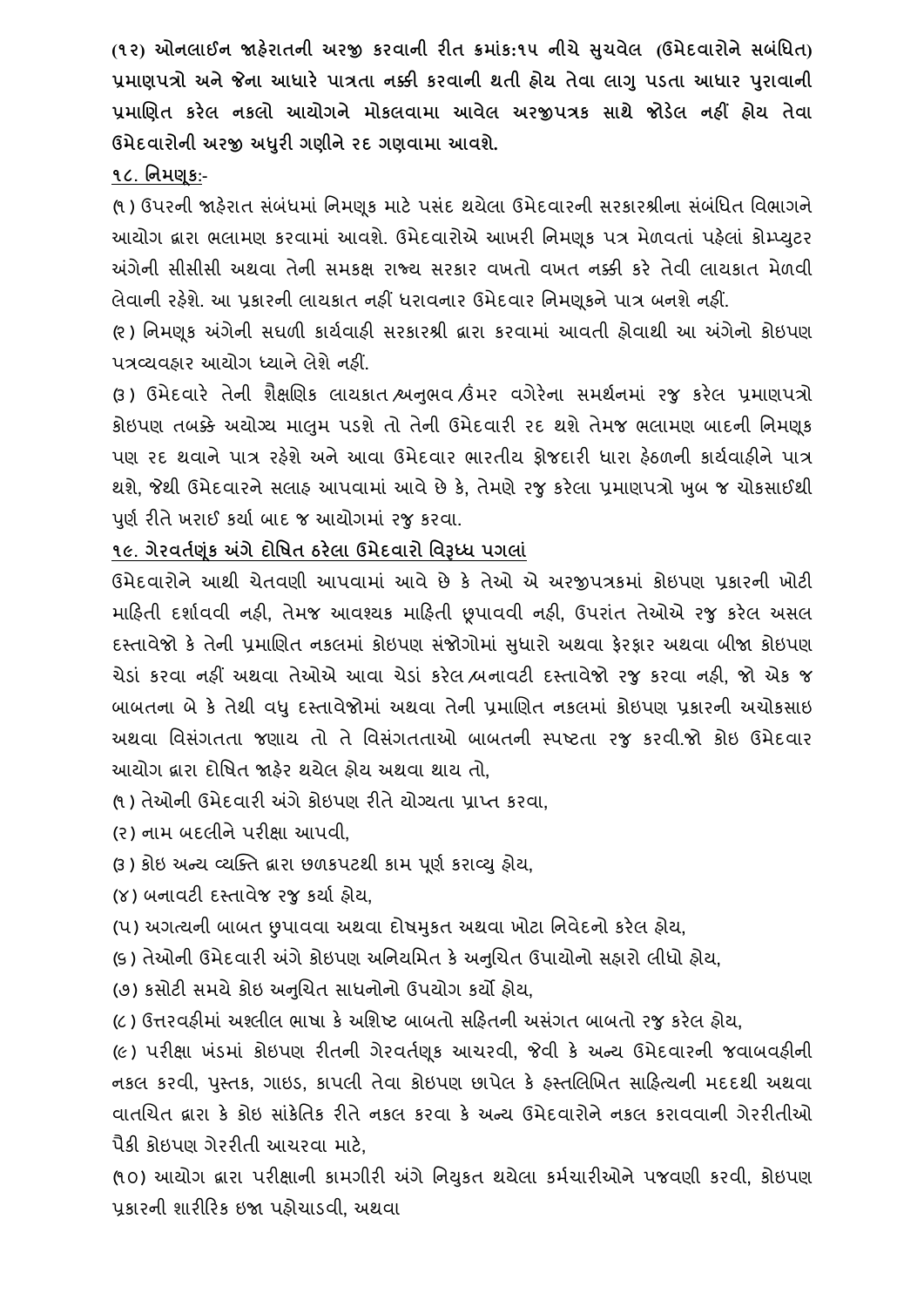(૧૧ ) ઉપરોકત જોગિાઇઓમાં ઉલ્લેખાયેલ દરેક અથિા કોઇપણ કૃત્ય કરિા કે કરાિિા તેણેકે સીધી અથિા આર્કતરી રીતેઆયોગ પરદબાણ લાિનાર ઉમેદિાર નીચેદશાગિેલ વશક્ષા ઉપરાતં આપો આપ પ્રયત્ન કયો હોય**,** ફોજદારી કાયગિાહીનેપાત્ર બનશે.

(ક) આયોગ દ્વારા તેપસદં ગીના ઉમેદિાર તરીકેગેરલાયક ઠરાિી શકાશે**,** અને/અથિા

(ખ) તેને આયોગ લે તેવી કોઇપણ પરીક્ષા કે કોઇપણ રૂબરૂ મુલાકાત માટે કાયમી કે મુકરર મુદત માટે

(૧ ) આયોગ દ્વારા લેિાનાર કોઇપણ પરીક્ષા કેપસદં ગી માટે**,** અને

(૨) રાજય સરકાર ફેઠળની કોઇપણ નોકરીમાંથી સરકાર દ્વારા ગેરલાયક ઠરાવી શકાશે અને

(ગ) જો સરકારી સેવામાં અગાઉથી જ હોય તો તેના વિરૂધ્ધ સમુચિત નિયમો અનુસાર શિસ્તભંગના પગલાં લઇ શકાશે.

(૧ર) ઉપરોકત વિગતોમાં વનરદિષ્ટ કરેલ વશક્ષા કરતા પહલે ા આયોગ /સરકાર દ્વારા ઉમેદિારને/કમગચારીને

(૧ ) આરોપનામામાં તેમની સામેના સ્પષ્ટ આરોપો અથિા કેસના પ્રકાર બાબતે**,**

(ર) લેખીતમાં વશક્ષા અંગેબચાિનામંુહકીકત રજુકરિા અને

(૩) શિક્ષા અંગે નિયત સમય મર્યાદામાં રૂબરૂ રજુઆત કરવાની તક આપવામાં આવશે.

**(આશા શાહ) સયાં ક્ુત સબચવ, ગજુ રાત જાહરે સેવા આયોગ**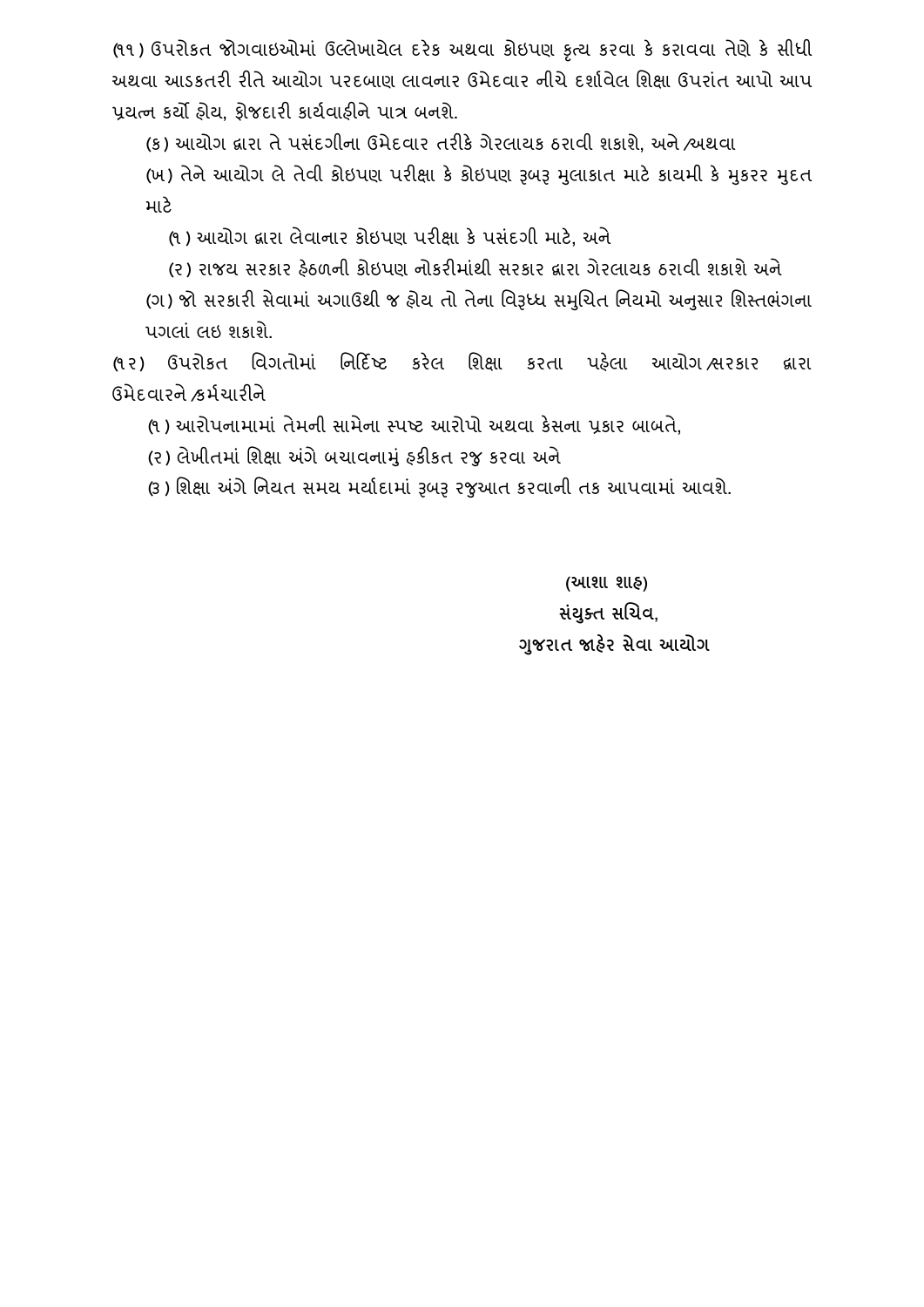# Online **અરજી કરવાની તથા અરજી ફી ભરવાની રીત**

આ જાહેરાતના સંદર્ભમાં આયોગ દ્વારા ઓનલાઈન જ અરજી સ્વીકારવામાં આવશે. ઉમેદવાર તા. ૧૬ /૦૪ /૨ ૦૧૮**,**૧૩.૦૦ કલાક થી તા. ૦૨ /૦૫/૨ ૦૧૮**,** ૧૩-૦૦ કલાક સધુ ીમાં [https://gpsc](https://gpsc-ojas.gujarat.gov.in/)[ojas.gujarat.gov.in](https://gpsc-ojas.gujarat.gov.in/) પર અરજીપત્રક ભરી શકશે. ઉમેદિારે અરજી કરિા માટે નીચેમજુ બના **Steps** (૧ ) થી (૧૬) અનસુ રિાનારહશે ે. Confirmation Number મળ્યા પછી જ અરજી માન્ય ગણાશે.

(૧) સૌ પ્રથમ http://gpsc-ojas.gujarat.gov.in પર જવું.

(૨ ) Apply Online Click કરવ.ંુઆ પ્રમાણેclick કરિાથી (1) More Details તથા (2) Apply Now બટન દેખાશે. સૌપ્રથમ More Details પર Click કરીને જાહરે ાતની બધી જ વિગતોનો અભ્યાસ ઉમેદવારોએ કરવો અને ત્યારબાદ Apply Now બટન ક્લિક કરવું.

(૩ ) Assistant Commissioner of Industries Class-I ઉપર click કરિાથી જગ્યાની વિગતો મળશે**.**

(૪) તેની નીચેApply Now પર Click કરિાથી Application Format દેખાશે. Application Format માં સૌ પ્રથમ "Personal Details" ઉમેદિારે ભરિી. (અહીં લાલ ફુદરર્ી **(**\***)** વનશાની હોય તેની વિગતો ફરજિયાત ભરવાની રફેશે.) "Personal Details"માં જ્યાં Mobile Number અને email ID માંગ્યા છે, તેની વિગત લખવી જેથી જરૂર જણાયે આયોગ ઉમેદવારને માહિતગાર કરી શકે.

**(**૫**)** Personal Details ભરાયા બાદ Educational Details ભરિા માટેEducational Details પર click કરવંુઅનેપોતાની શૈક્ષચણક વિગતો ભરિી.

(૬ ) Additional Qualification પર "click" કરી Additional Qualification ભરિી.

(૭) Experience Details પર "click" કરવંુઅનેExperience Details ભરિી. િધુExperience ઉમેરિા માગતા હોિ તો Add. More Exp. પર "click" કરી Details ભરિી.

(૮ ) Additional Information પર "click" કરી ત્યાં મારહતી ભરિી. જે િધારાનો અનભુ િ ojas moduleમાં સમાવિષ્ટ ન થતો હોય**,** તો સાદા કાગળ પર ojas માં જણાવ્યા મજુ બના અનભુ િના કોઠા પ્રમાણે આપે વધારાના અનુભવની વિગત ઉમેરીને મોકલવી.

(૯) તેની નીચે"Self-declaration" માં Yes/No પર **click** કરવ.ંુ

(૧ ૦) હિે saveપર "click" કરિાથી તમારો Data Save થશે. અહીં ઉમેદિારનો Application Number generate થશે. જે ઉમેદવારે સાચવીને રાખવાનો રહેશે અને હવે પછી આ જાહેરાતના સંદર્ભમાં આયોગ સાથેના કોઈપણ પત્રવ્યવહારમાં તે દર્શાવવાનો રહેશે.

(૧૧ ) જો આપના અરજીપત્રકમાં કોઇ સધુ ારા-િધારા કરિાના હોય તો Edit Applicationમાં જઇનેકરી શકાશે**,** આ સવુિધા અરજી Confirm કરતાં પહલે ા ઉપલબ્ધ છે. એક િખત અરજી Confirm થઇ ગયા પછી /બાદ આ સુવિધા ઉપલબ્ધ રહેશે નહીં.

(૧૨ ) હિેપેજના ઉપરના ભાગમાં upload photo પર click કરો અહીં તમારો application number type કરો અને તમારી Birth date type કરો. ત્યારબાદ ok પર click કરો. અહીં photo અને signature upload કરવાના છે. (ફોટાનું માપ ૫ સે.મી. ઊંચાઇ અને ૩.૬ સે.મી પહોળાઈ અને signatureનું માપ ૨.૫ સે.મી. ઊંચાઇ અને૭.૫ સે.મી પહોળાઈ રાખિી) (photo અનેsignature upload કરિા**.** સૌપ્રથમ તમારો photo અને signature.jpg Formatમાં (10KB) સાઇઝથી વધારે નહીં તે રીતે Computerમાં હોિા જોઇએ.) "Browse" Button પર click કરો હિેChoose Fileના સ્ક્રીનમાંથી જે ફાઇલમાં .jpg Formatમાં તમારો photo store થયેલ છેતેફાઇલનેત્યાંથી Select કરો અને"Open" Buttonનેclick કરો. હિે"Browse" Buttonની બાજુમાં "Upload" Button પર Click કરો હિેબાજુમાં તમારો photo દેખાશે. હવે આજ રીતે signature પણ upload કરવાની રહેશે.

(૧૩ ) હિે પેજના ઉપરના ભાગમાં "Confirm Application" પર click કરો અને "Application number" તથા Birth Date Type કર્યા બાદ Ok પર click કરવાથી બે(૨) બટન-૧:Application preview २:confirm application દેખાશે. ઉમેદવારે "Application preview" પર click કરી પોતાની અરજી જોઈ લેવી. અરજીમાં સુધારો કરવાનો જણાય, તો Edit Application ઉપર click કરીને સુધારો કરી લેવો. અરજી confirm કર્યા પહેલા કોઇપણ પ્રકારનો સુધારો અરજીમાં કરી શકાશે. પરંતુ અરજી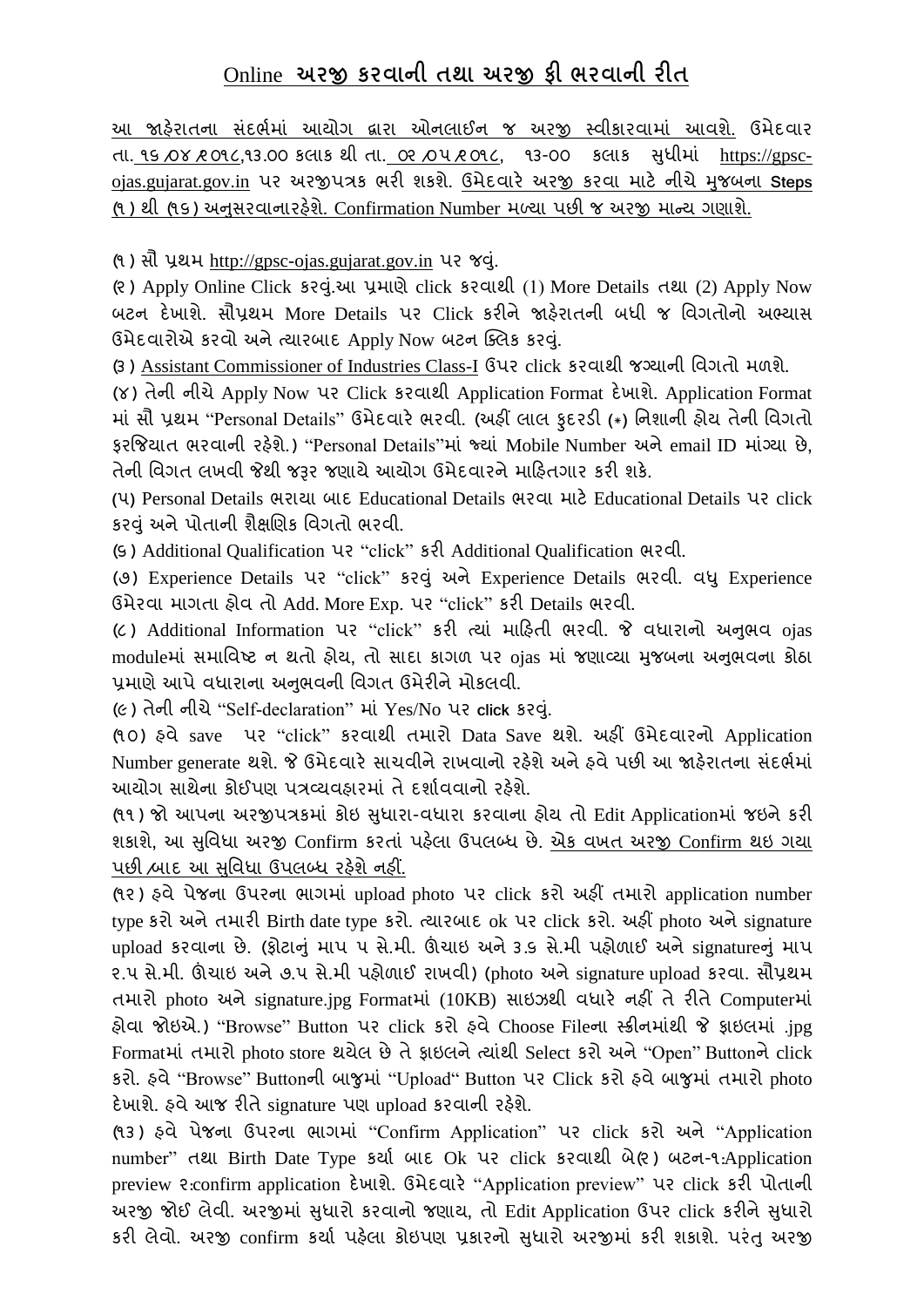confirm થઇ ગયા બાદ અરજીમાં કોઇપણ સુધારો થઇ શકશે નહીં. જો અરજી સુધારવાની જરૂર ન જણાય તો જ confirm application પર clickકરવ.ંુ Confirm application પર click કરિાથી ઉમેદિારની અરજીનો આયોગમાં **online** સ્િીકાર થઈ જશે. અહીં "confirmation number" generate થશેજે હિેપછીની બધી જ કાયગિાહી માટે જરૂરી હોઈ**,** ઉમેદિારે સાચિિાનો રહશે ે. Confirmation number સિવાય કોઇપણ પત્રવ્યવહાર કરી શકાશે નહીં. Confirm થયેલ અરજીપત્રકની પ્રિન્ટ અચુક કાઢી રાખિી.

(૧ ૪) **સામારય કેટેગરીના ઉમેદવારે ભરવાની અરજી ફી નીચેના િેધવકલ્પ પૈકી કોઇપણથી ભરી શકેછે.**

**૧. પોસ્ટ ઓહફસમાાં**:- સામાન્ય કેટેગરીના ઉમેદિારે ભરિાની થતી ફી સંદભે"Print Challan" ઉપર કલીક કરીને પ્રિન્ટેડ ચલણની નકલ કાઢવાની રહેશે. આ પ્રિન્ટેડ ચલણની નકલ લઇને નજીકની કોમ્પ્યટુરની સવુિધા ધરાિતી પોસ્ટ ઓરફસમાં રૂ. ૧૦૦ /- આયોગની ફી + પૉસ્ટલ સર્વિસ ચાર્જ **તાઃ ૦૨/૦૫/૨૦૧૮,૦**૬.૧૦ કલાક સુધીમાં ભરવાની રહેશે અને ફી ભર્યા અંગેનું ચલણ મેળવવાનં રહેશે.

**૨. ઓનલાઇન ફી**:- જમા કરાિિા માટે "Print Challan" ઉપર કલીક કરવ.ંુ અને વિગતો ભરવી અને ત્યાં "Online Payment of fee" ઉપર કલીક કરવું. ત્યારબાદ આપેલ વિકલ્પોમાં "Net Banking of fee" અથિા "Other Payment Mode"ના વિકલ્પોમાંથી યોગ્ય વિકલ્પ પસંદ કરવો અને આગળની વિગતો ભરવી. કી જમા થયા બાદ આપને આપની કી જમા થઇ ગઇ છેતેવંુ**Screen** પર લખાયેલંુઆિશેઅનેe-receipt મળશેજેની Print કાઢી લેિી. જો પ્રરક્રયામાં કોઇ ખામી હશેતો Screen પર આપની ફી ભરાયેલ નથી તેમ જોિા મળશે.

આ ચલણ**/**e-receipt તથા confirm થયેલ અરજીપત્રક ઉમેદિારે પોતાની પાસે સાચિીનેરાખિાના રહશે ેઅનેઆયોગ દ્વારા મગં ાિિામાં આિે**,** ત્યારે જ અરજીપત્રક બીર્ાણો સહિત તથા કી ભરેલા ચલણની નકલ સાથે આર.પી.એ.ડી. ત્ર્પીડ પોસ્ટથી મોકલવાના રહેશે અથવા આયોગની કચેરીમાં રૂબરૂમાં આપી જવાના રહેશે.

(૧ ૫) ઉમેદિારોએ confirm થયેલ અરજીપત્રક પોતાની પાસેસાચિીનેરાખિાનંુરહશે ેઅનેજ્યારે આયોગ દ્વારા મગં ાિિામાં આિે**,** ત્યારે જ અરજીપત્રક બીર્ાણો સરહત આર.પી.એ.ર્ી. /સ્પીર્ પોસ્ટથી મોકલવાના રહેશે અથવા આયોગની કચેરીમાં રૂબરૂમાં આપી જવાના રહેશે.

# **અરજીપત્રક અનેજરૂરી પ્રમાણપત્રો મોકલવા અંગેની તકેદારી :-**

ઓનલાઇન જાહેરાત માટે confirm થયેલ અરજીપત્રક તથા નીચે સચવેલ સંબંધિત પ્રમાણપત્રો અને લાગુ પડતા આધાર પુરાવાની પ્રમાણિત કરેલ નકલો ક્રમાનસાર અચકુ જોડીને જાહેરાતમાં દશાગિેલ વિગત મજુ બ સપં ણુ ગ અરજીપત્રક આયોગ દ્વારા મગં ાિિામાં આિે**,** ત્યારે જ અરજીપત્રક બીડાણો સર્હિત નિર્ધારીત તારીખની સમય મર્યાદામાં આયોગમાં ગાંધીનગર ખાતે જમા કરાવવાના રહેશે.

(૧) ઉમેદવારે ઓનલાઇન કન્ફર્મ થયેલ અરજીપત્રક (બારકોડ વાળું)ની સ્પષ્ટ અને સ્વચ્છ નકલ ર્ાઉનલોર્ કરિાની રહશે ે. જેમાં ફોટોગ્રાફ**,** સહી સરહત વિગતો િચં ાય તેિી હોિી જોઇએ. ફોટોગ્રાફ સ્પષ્ટ ના હોય તો પાસપોર્ટ સાઇજનો કોટોગ્રાક અરજીપત્રક પર લગાવવાનો રહેશે. સહી સ્પષ્ટ ના હોય તો કરીથી અરજીપત્રકમાં સહી કરવાની રહેશે.

(૨ ) જન્મ તારીખના પરુાિા માટે એસ.એસ.સી.ઇ.નંુ પ્રમાણપત્ર (જન્મ તારીખનો દાખલો કે શાળા છોર્યાનંુપ્રમાણપત્ર માન્ય ગણાશેનહીં)

(૩ ) જાવતનંુપ્રમાણપત્ર (અન.ુ જાવત**,** અન.ુ જનજાવત અનેસા.અનેશૈ.પ.િગગના ઉમેદિારો માટે) (૪) સામાજીક અને શૈક્ષણિક પછાત પછાત વર્ગના ઉમેદવારોએ (જાહેરાતમાં દર્શાવ્યા મજબ નિયત સમયગાળાનું ગુજરાતી નમુના મુજબનું પરિશિષ્ટ-ક અરજીપત્રકમાં દર્શાવેલ નંબર અને તારીખનું જ) રજુ કરવાનું રહેશે. પરિણિત મહિલા ઉમેદવારોએ આવું પ્રમાણપત્ર તેઓની માતા-પિતાના આવકના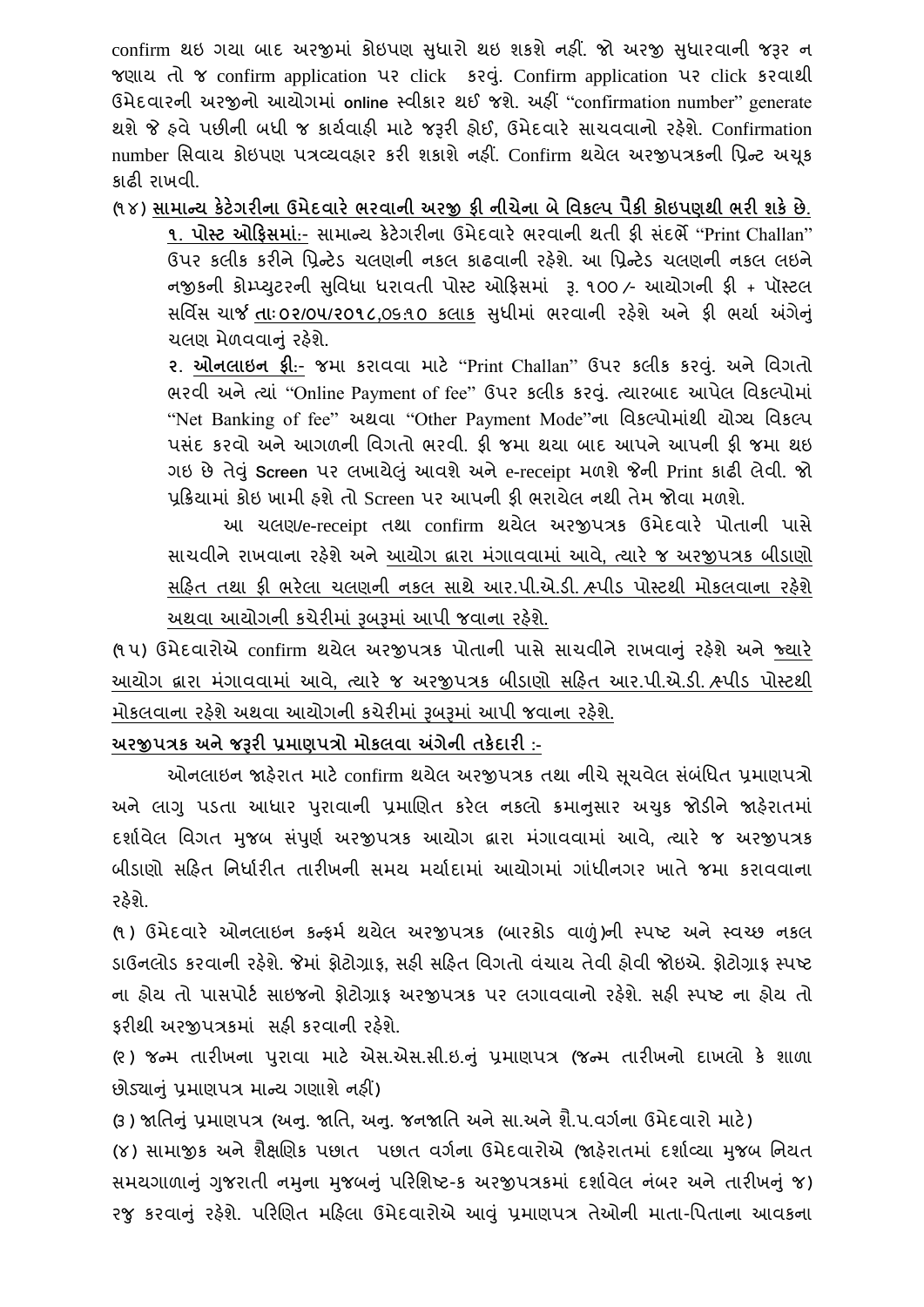સંદર્ભમાં રજું કરવાનું રહેશે. જો આવા ઉમેદવારોએ તેમના પતિની આવકના સંદર્ભમાં રજું કરેલ હશે તો તે માન્ય રાખવામાં આવશે નહિં

(૫) શારીરિક અશક્ત ઉમેદવારોના કિસ્સામાં સા.વ.વિ. ના તા: ૦૧.૧૨.૨૦૦૮ના પરિપત્ર મજબનં નિયત નમુનામાં સરકારી હોસ્પીટલના સુપ્રિટેન્ડેન્ટ /સિવિલ સર્જન /મેડિકલ બોર્ડ દ્વારા આપેલ પ્રમાણપત્ર (૬) માજી સૈનિક ઉમેદવારોના કિસ્સામાં ડિસ્ચાર્જ બુકની નકલ

(૭) પરિણિત મહિલાઓના કિસ્સામાં લગ્ન નોંધણીનું પ્રમાણપત્ર / અટક અથવા નામ બદલાવેલ હોય તો તે અંગેના જાહેરનામાની નકલ

(૮) વિધિા મરહલા ઉમેદિારોના રકસ્સામાં પનુ **:** લગ્ન ન કયાગ અંગેના સોગદં નામાની નકલ

(૯) સ્નાતક (બધાં જ વર્ષ ત્રેમેસ્ટરના ગણપત્રક)

(૧૦) સ્નાતક પદિી પ્રમાણપત્ર

(૧૧) અનુસ્નાતક (બધાં જ વર્ષ ત્રેમેસ્ટરના ગણપત્રક)

(૧૨) અનુસ્નાતક પદવી પ્રમાણપત્ર (જો જાહેરાતની જોગવાઇ મુજબ જરૂરી હોય તો)

(૧૩) વિદેશની યુનિવર્સિટી માંથી પદવી મેળવેલ હોયતો તેની માન્યતા અંગેના પુરાવાની નકલ

(૧૪) જાહેરાતમાં દર્શાવેલ લાયકાતની સમકક્ષ લાયકાત ઉમેદવાર ધરાવે છે તેવો તેમનો હક્ક દાવો હોય તો આિા ઉમેદિારે સમકક્ષતા પ્રસ્થાવપત કરતા આદેશો /અવધકૃતતાની વિગતો /પ્રમાણપત્ર રજુ કરવાનું રહેશે.

(૧ ૫) સરકારી કમગચારીના સબંધમાં ના-િાંધા પ્રમાણપત્ર

(૧૬) અનુભવના પ્રમાણપત્રો (જાહેરાત મુજબ જરૂરી હોય તો ક્રમાનુસાર મેળવેલ અનુભવ, લાગુ પડતા સંિગગના કાયગકાળની શરૂઆતથી પગારની વિગત**,** ફરજ/કામના પ્રકાર દશાગિિાના રહશે ે.)

(૧૭) સંશોધનપત્રો (જો જાહેરાતની જોગવાઇ મજબ જરૂરી હોય તો)

(૧૮) બિનઅનામત ઉમેદવારોએ ભરેલ ફીની ઝેરોક્ષ નકલ

(૧૯) જાહેરાતની જોગવાઇ અનુસંધાનમાં લાગુ પડતા અન્ય આધાર પુરાવા ⁄પ્રમાણપત્રો

અરજીપત્રક બિડાણો સાથે નિર્ધારીત તારીખની સમય મર્યાદામાં આયોગમાં જમા કરાવવામાં આિેલ નહીં હોય તેમજ ઉપર જણાિેલ જો કોઇ પણ પ્રમાણપત્ર કે આધાર પરુાિા જોર્િામાં આિેલ નહીં હોય તો ઉમેદવારી સીધે સીધી ઉમેદવારી રદ કરવામાં આવશે. આ પકારની બાબત આપના કેસમાં ન બનેતેમાટે અરજી**,** આયોગમાં રજુકરતાં પહલે ાં આ અંગેપરૂતી કાળજી રાખી**,** ચકાસણી કરીનેજ**,** તે અરજી મોકલવા જણાવવામાં આવે છે.

ખાસ અગત્યની સુચના:- સંપુર્ણ અરજીપત્રક નિર્ધારીત તારીખની સમય મર્યાદામા આયોગમાં જમા થઇ ગયા બાદ નહીં જોડેલ ખુટતા પ્રમાણપત્ર મોકલવામાં આવશે કે તે સ્વિકારવા બાબતે કોઇપણ રજુઆત કે પત્ર વ્યવહાર કરવામા આવશે તો આયોગ દ્વારા વિચારણામા લેવાશે નહીં.

(૧૬) દરેક જાહરે ાત માટેઉમેદિારે એક જ અરજી કરિી. આમ છતા**,** ં સંજોગોિશાત**,** જો કોઇ ઉમેદિારે એકથી િધુઅરજી કરેલ હશે**,** તો છેલ્લી કન્ફમગ થયેલ અરજી**,** તેની સાથેવનયત ફી ભરેલ હશે**,** તો તે માન્ય ગણાશેઅનેઅગાઉની અરજી રદ્દ ગણિામાં આિશે. અગાઉની અરજી સાથેભરેલ ફી છેલ્લી કન્ફર્મ થયેલ અરજી સામે ગણવામાં આવશે નહીં. જો ઉમેદવારે છેલ્લી કન્ફર્મ થયેલ અરજી સાથે નિયત ફી ભરેલ નહીં હોય**,** તો આિા ઉમેદિારની વનયત ફી સાથેની કન્ફમગ થયેલી છેલ્લી અરજી માન્ય ગણિામાં આિશે. જો ઉમેદિારે એકથી િધુઅરજી સાથેફી ભરેલ હશે**,** તો તેરીફંર્ કરિામાં આિશે નહીં.

**અરજીફી** :

(૧ ) સામાન્ય કેટેગરીના ઉમેદિારે પોસ્ટઓફીસમાં રૂ.૧૦૦ /- આયોગની ફી + પૉસ્ટલ સવિિસ ચાર્જ ભરવાનો રહેશે અને કી ભર્યા અંગેનું ચલણ મેળવવાનું રહેશે.